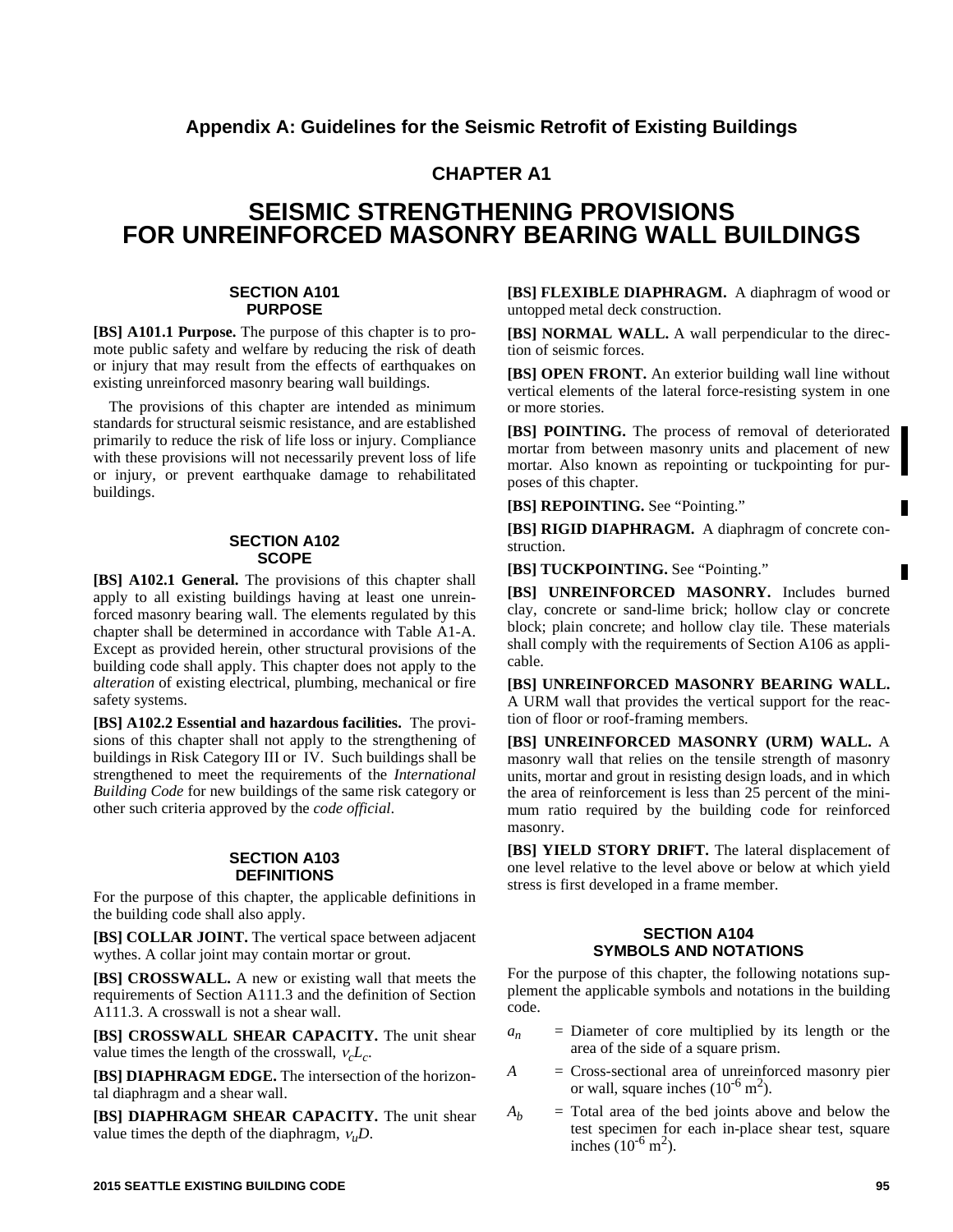#### **APPENDIX A**

- $D =$  In-plane width dimension of pier, inches  $(10^{-3} \text{ m})$ , or depth of diaphragm, feet (m).
- *DCR* = Demand-capacity ratio specified in Section A111.4.2.
- $f'_m$  = Compressive strength of masonry.
- *f* = Tensile-splitting strength of masonry.
- $F_{wx}$  = Force applied to a wall at level *x*, pounds (N).
- $H =$  Least clear height of opening on either side of a pier, inches  $(10^{-3}$  m).
- $h/t$  = Height-to-thickness ratio of URM wall. Height,  $h$ , is measured between wall anchorage levels and/or slab-on-grade.
- $L =$  Span of diaphragm between shear walls, or span between shear wall and open front, feet (m).
- $L_c$  = Length of crosswall, feet (m).
- $L_i$  = Effective span for an open-front building specified in Section A111.8, feet (m).
- $P =$  Applied force as determined by standard test method of ASTM C 496 or ASTM E 519, pounds (N).
- *P<sup>D</sup>* = Superimposed dead load at the location under consideration, pounds (kN). For determination of the rocking shear capacity, dead load at the top of the pier under consideration shall be used.
- $P_{D+L}$  = Press resulting from the dead plus actual live load in place at the time of testing, pounds per square inch (kPa).
- $P_w$  = Weight of wall, pounds (N).
- $R$  = Response modification factor for Ordinary plain masonry shear walls in Bearing Wall System from Table 12.2-1 of ASCE 7, where  $R = 1.5$ .
- $S_{DS}$  = Design spectral acceleration at short period, in g units.
- $S_{DI}$  = Design spectral acceleration at 1-second period, in g units.
- $v_a$  = The shear strength of any URM pier,  $v_m A/1.5$ pounds (N).
- $v_c$  = Unit shear capacity value for a crosswall sheathed with any of the materials given in Table A1-D or A1-E, pounds per foot (N/m).
- $v_m$  = Shear strength of unreinforced masonry, pounds per square inch (kPa).
- $V_{aa}$  = The shear strength of any URM pier or wall, pounds (N).
- $V_{ca}$  = Total shear capacity of crosswalls in the direction of analysis immediately above the diaphragm level being investigated,  $v_c L_c$ , pounds (N).
- $V_{cb}$  = Total shear capacity of crosswalls in the direction of analysis immediately below the diaphragm level being investigated,  $v_c L_c$ , pounds (N).
- $V_p$  = Shear force assigned to a pier on the basis of its relative shear rigidity, pounds (N).
- $V_r$  = Pier rocking shear capacity of any URM wall or wall pier, pounds (N).
- $v_t$  = Mortar shear strength as specified in Section A106.3.3.5, pounds per square inch (kPa).
- $V_{test}$  = Load at incipient cracking for each in-place shear test performed in accordance with Section A106.3.3.1, pounds (kN).
	- $=$  Mortar shear test values as specified in Section A106.3.3.5, pounds per square inch (kPa).
- $v<sub>u</sub>$  = Unit shear capacity value for a diaphragm sheathed with any of the materials given in Table A1-D or A1-E, pounds per foot (N/m).
- $V_{wx}$  = Total shear force resisted by a shear wall at the level under consideration, pounds (N).
- *W* = Total seismic dead load as defined in the building code, pounds (N).
- $W_d$  = Total dead load tributary to a diaphragm level, pounds (N).
- $W_w$  = Total dead load of a URM wall above the level under consideration or above an open-front building, pounds (N).
- $W_{wx}$  = Dead load of a URM wall assigned to level *x* halfway above and below the level under consideration, pounds (N).
- $\Sigma v$ <sup>*u*</sup> $D$  = Sum of diaphragm shear capacities of both ends of the diaphragm, pounds (N).
- $\Sigma \Sigma v_u D$  = For diaphragms coupled with crosswalls,  $v_u D$ includes the sum of shear capacities of both ends of diaphragms coupled at and above the level under consideration, pounds (N).
- $\sum W_d$  = Total dead load of all the diaphragms at and above the level under consideration, pounds (N).

#### **SECTION A105 GENERAL REQUIREMENTS**

**[BS] A105.1 General.** The seismic force-resisting system specified in this chapter shall comply with the building code, except as modified herein.

**[BS] A105.2 Alterations and repairs.** Alterations and repairs required to meet the provisions of this chapter shall comply with applicable structural requirements of the building code unless specifically provided for in this chapter.

**[BS] A105.3 Requirements for plans.** The following construction information shall be included in the plans required by this chapter:

1. Dimensioned floor and roof plans showing existing walls and the size and spacing of floor and roof-framing members and sheathing materials. The plans shall indicate all existing and new crosswalls and shear walls and their materials of construction. The location of these walls and their openings shall be fully dimensioned and drawn to scale on the plans.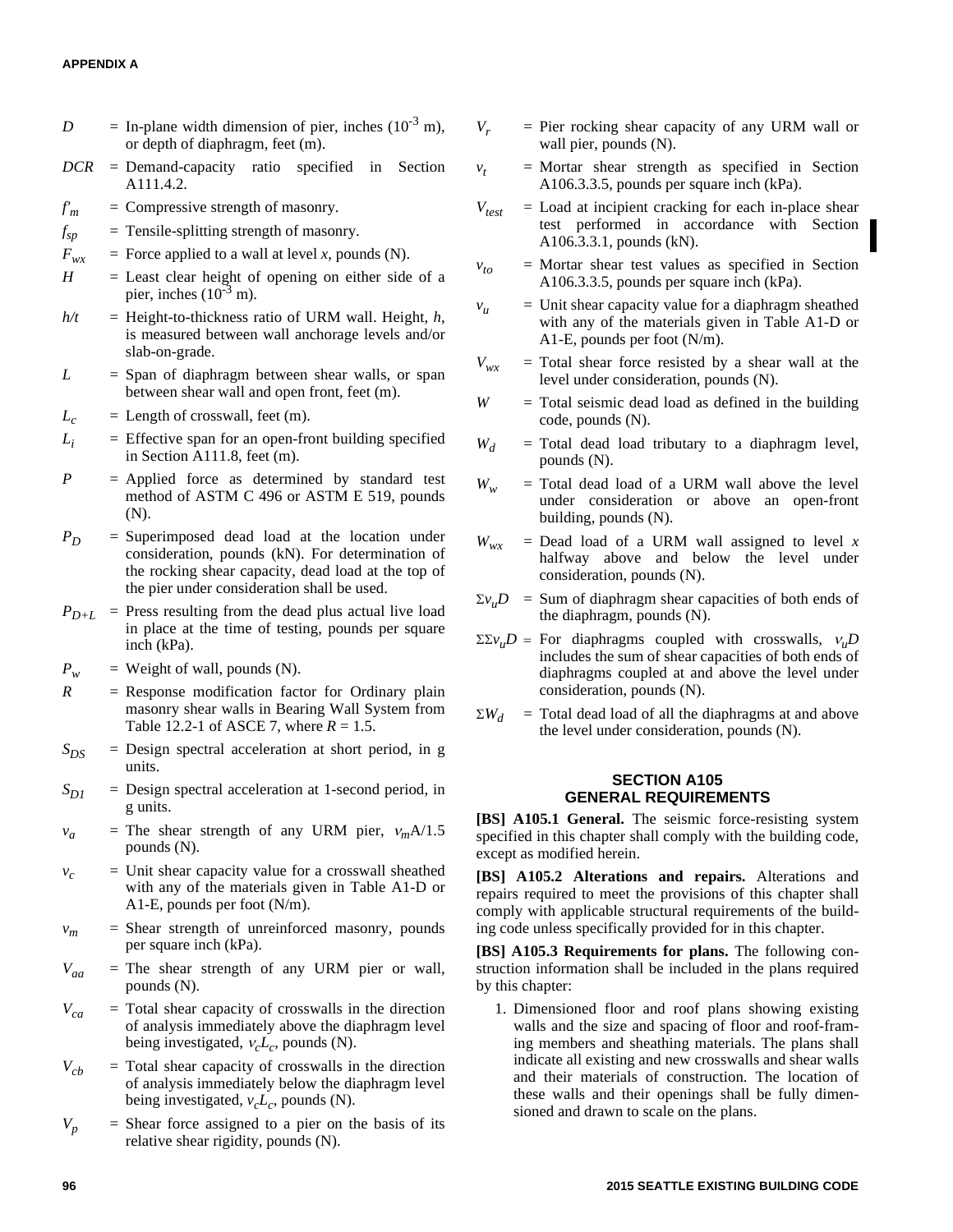- 2. Dimensioned wall elevations showing openings, piers, wall classes as defined in Section A106.3.3.8, thickness, heights, wall shear test locations, cracks or damaged portions requiring repairs, the general condition of the mortar joints, and if and where pointing is required. Where the exterior face is veneer, the type of veneer, its thickness and its bonding and/or ties to the structural wall masonry shall also be noted.
- 3. The type of interior wall and ceiling materials, and framing.
- 4. The extent and type of existing wall anchorage to floors and roof when used in the design.
- 5. The extent and type of parapet corrections that were previously performed, if any.
- 6. *Repair* details, if any, of cracked or damaged unreinforced masonry walls required to resist forces specified in this chapter.
- 7. All other plans, sections and details necessary to delineate required retrofit construction.
- 8. The design procedure used shall be stated on both the plans and the permit application.
- 9. Details of the anchor prequalification program required by Section A107.5.3, if used, including location and results of all tests.

**[BS] A105.4 Structural observation, testing and inspection.** Structural observation, in accordance with Section 1708 of the *International Building Code*, shall be required for all structures in which seismic retrofit is being performed in accordance with this chapter. Structural observation shall include visual observation of work for conformance with the approved construction documents and confirmation of existing conditions assumed during design.

Structural testing and inspection for new construction materials shall be in accordance with the building code, except as modified by this chapter.

#### **SECTION A106 MATERIALS REQUIREMENTS**

**[BS] A106.1 General.** Materials permitted by this chapter, including their appropriate strength design values and those existing configurations of materials specified herein, may be used to meet the requirements of this chapter.

**[BS] A106.2 Existing materials.** Existing materials used as part of the required vertical load-carrying or lateral forceresisting system shall be in sound condition, or shall be repaired or removed and replaced with new materials. All other unreinforced masonry materials shall comply with the following requirements:

- 1. The lay-up of the masonry units shall comply with Section A106.3.2, and the quality of bond between the units has been verified to the satisfaction of the ((building official)) *code official*;
- 2. Concrete masonry units are verified to be load-bearing units complying with ASTM C 90 or such other stan-

dard as is acceptable to the ((building official)) *code official*; and

3. The compressive strength of plain concrete walls shall be determined based on cores taken from each class of concrete wall. The location and number of tests shall be the same as those prescribed for tensile-splitting strength tests in Sections A106.3.3.3 and A106.3.3.4, or in Section A108.1.

The use of materials not specified herein or in Section A108.1 shall be based on substantiating research data or engineering judgment, with the approval of the ((building official)) *code official*.

#### **[BS] A106.3 Existing unreinforced masonry.**

**[BS] A106.3.1 General.** Unreinforced masonry walls used to carry vertical loads or seismic forces parallel and perpendicular to the wall plane shall be tested as specified in this section. All masonry that does not meet the minimum standards established by this chapter shall be removed and replaced with new materials, or alternatively, shall have its structural functions replaced with new materials and shall be anchored to supporting elements.

#### **[BS] A106.3.2 Lay-up of walls.**

**[BS] A106.3.2.1 Multiwythe solid brick.** The facing and backing shall be bonded so that not less than 10 percent of the exposed face area is composed of solid headers extending not less than 4 inches (102 mm) into the backing. The clear distance between adjacent fulllength headers shall not exceed 24 inches (610 mm) vertically or horizontally. Where the backing consists of two or more wythes, the headers shall extend not less than 4 inches (102 mm) into the most distant wythe, or the backing wythes shall be bonded together with separate headers with their area and spacing conforming to the foregoing. Wythes of walls not bonded as described above shall be considered veneer. Veneer wythes shall not be included in the effective thickness used in calculating the height-to-thickness ratio and the shear capacity of the wall.

**Exception:** Where  $S_{DI}$  is not more than 0.3, veneer wythes anchored as specified in the building code and made composite with backup masonry may be used for calculation of the effective thickness.

**[BS] A106.3.2.2 Grouted or ungrouted hollow concrete or clay block and structural hollow clay tile.** Grouted or ungrouted hollow concrete or clay block and structural hollow clay tile shall be laid in a running bond pattern.

**[BS] A106.3.2.3 Other lay-up patterns.** Lay-up patterns other than those specified in Sections A106.3.2.1 and A106.3.2.2 above are allowed if their performance can be justified.

#### **[BS] A106.3.3 Testing of masonry.**

**[BS] A106.3.3.1 Mortar tests.** The quality of mortar in all masonry walls shall be determined by performing in-place shear tests in accordance with the following: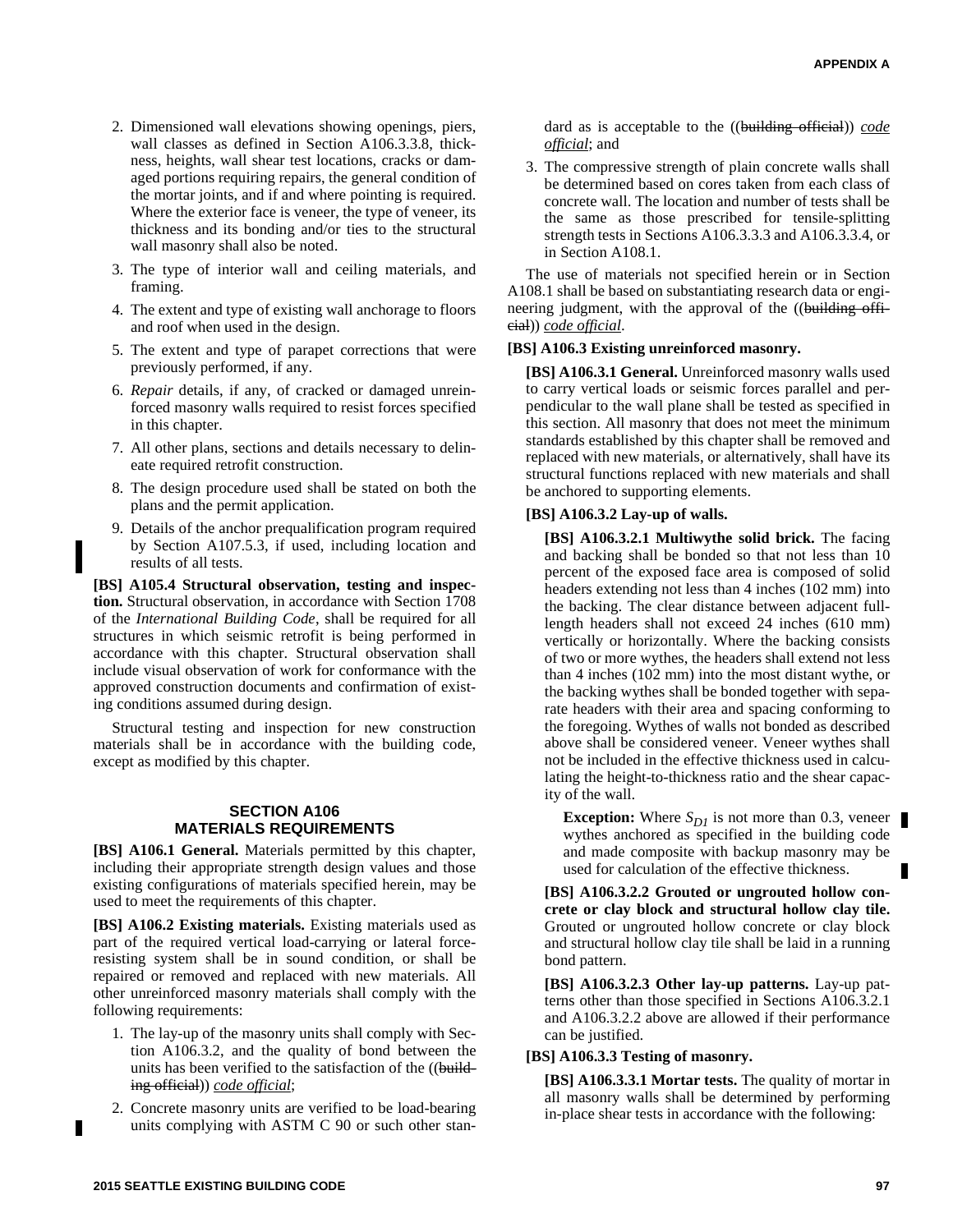П

- 1. The bed joints of the outer wythe of the masonry shall be tested in shear by laterally displacing a single brick relative to the adjacent bricks in the same wythe. The head joint opposite the loaded end of the test brick shall be carefully excavated and cleared. The brick adjacent to the loaded end of the test brick shall be carefully removed by sawing or drilling and excavating to provide space for a hydraulic ram and steel loading blocks. Steel blocks, the size of the end of the brick, shall be used on each end of the ram to distribute the load to the brick. The blocks shall not contact the mortar joints. The load shall be applied horizontally, in the plane of the wythe. The load recorded at first movement of the test brick as indicated by spalling of the face of the mortar bed joints is *Vtest* in Equation A1-3.
- 2. Alternative procedures for testing shall be used where in-place testing is not practical because of crushing or other failure mode of the masonry unit (see Section A106.3.3.2).

**[BS] A106.3.3.2 Alternative procedures for testing masonry.** The tensile-splitting strength of existing masonry,  $f_{sp}$ , or the prism strength of existing masonry, *f'm*, may be determined in accordance with one of the following procedures:

1. Wythes of solid masonry units shall be tested by sampling the masonry by drilled cores of not less than 8 inches (203 mm) in diameter. A bed joint intersection with a head joint shall be in the center of the core. The tensile-splitting strength of these cores should be determined by the standard test method of ASTM C 496. The core should be placed in the test apparatus with the bed joint 45 degrees (0.79 rad) from the horizontal. The tensile-splitting strength should be determined by the following equation:

$$
f_{sp} = \frac{2P}{\pi a_n}
$$
 (Equation A1-1)

2. Hollow unit masonry constructed of through-thewall units shall be tested by sampling the masonry by a sawn square prism of not less than 18 inches square  $(11 \overline{613} \text{ mm}^2)$ . The tensile-splitting strength should be determined by the standard test method of ASTM E 519. The diagonal of the prism should be placed in a vertical position. The tensile-splitting strength should be determined by the following equation:

$$
f_{sp} = \frac{0.494P}{a_n}
$$
 (Equation A1-2)

3. An alternative to material testing is estimation of the  $f<sub>m</sub>$  of the existing masonry. This alternative should be limited to recently constructed masonry. The determination of  $f<sub>m</sub>$  requires that the unit correspond to a specification of the unit by an ASTM standard and classification of the mortar by type.

**[BS] A106.3.3.3 Location of tests.** The shear tests shall be taken at locations representative of the mortar conditions throughout the entire building, taking into account variations in workmanship at different building height levels, variations in weathering of the exterior surfaces, and variations in the condition of the interior surfaces due to deterioration caused by leaks and condensation of water and/or by the deleterious effects of other substances contained within the building. The exact test locations shall be determined at the building site by the engineer or architect in responsible charge of the structural design work. An accurate record of all such tests and their locations in the building shall be recorded, and these results shall be submitted to the building department for approval as part of the structural analysis.

**[BS] A106.3.3.4 Number of tests.** The minimum number of tests per class shall be as follows:

- 1. At each of both the first and top stories, not less than two tests per wall or line of wall elements providing a common line of resistance to lateral forces.
- 2. At each of all other stories, not less than one test per wall or line of wall elements providing a common line of resistance to lateral forces.
- 3. In any case, not less than one test per 1,500 square feet  $(139.4 \text{ m}^2)$  of wall surface and not less than a total of eight tests.

#### **[BS] A106.3.3.5 Minimum quality of mortar.**

1. Mortar shear test values,  $v_{to}$ , in pounds per square inch (kPa) shall be obtained for each inplace shear test in accordance with the following equation:

$$
v_{to} = (V_{test}/A_b) - P_{D+L}
$$
 (Equation A1-3)

- 2. Individual unreinforced masonry walls with  $v_{to}$ consistently less than 30 pounds per square inch (207 kPa) shall be entirely pointed prior to retesting.
- 3. The mortar shear strength,  $v_t$ , is the value in pounds per square inch (kPa) that is exceeded by 80 percent of the mortar shear test values,  $v_{to}$ .
- 4. Unreinforced masonry with mortar shear strength,  $v_t$ , less than 30 pounds per square inch (207 kPa) shall be removed, pointed and retested or shall have its structural function replaced, and shall be anchored to supporting elements in accordance with Sections A106.3.1 and A113.8. When existing mortar in any wythe is pointed to increase its shear strength and is retested, the condition of the mortar in the adjacent bed joints of the inner wythe or wythes and the opposite outer wythe shall be examined for extent of deterioration. The shear strength of any wall class shall be no greater than that of the weakest wythe of that class.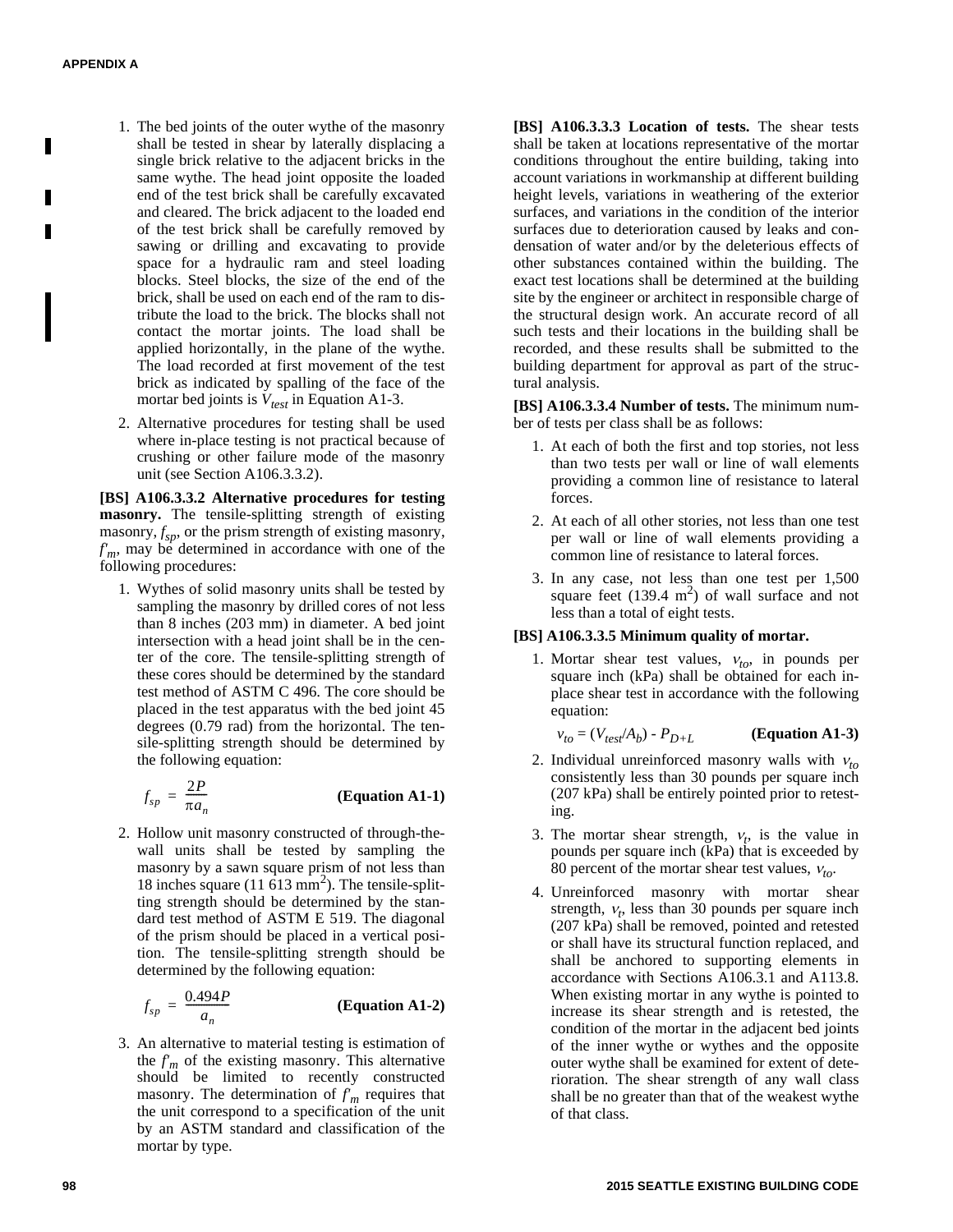#### **[BS] A106.3.3.6 Minimum quality of masonry.**

- 1. The minimum average value of tensile-splitting strength determined by Equation A1-1 or A1-2 shall be 50 pounds per square inch (344.7 kPa). The minimum value of  $f<sub>m</sub>$  determined by categorization of the masonry units and mortar should be 1,000 pounds per square inch (6895 kPa).
- 2. Individual unreinforced masonry walls with average tensile-splitting strength of less than 50 pounds per square inch (344.7 kPa) shall be entirely pointed prior to retesting.
- 3. Hollow unit unreinforced masonry walls with estimated prism compressive strength of less than 1,000 pounds per square inch (6895 kPa) shall be grouted to increase the average net area compressive strength.

**[BS] A106.3.3.7 Collar joints.** The collar joints shall be inspected at the test locations during each in-place shear test, and estimates of the percentage of adjacent wythe surfaces that are covered with mortar shall be reported along with the results of the in-place shear tests.

**[BS] A106.3.3.8 Unreinforced masonry classes.** Existing unreinforced masonry shall be categorized into one or more classes based on shear strength, quality of construction, state of *repair*, deterioration and weathering. A class shall be characterized by the allowable masonry shear stress determined in accordance with Section A108.2. Classes shall be defined for whole walls, not for small areas of masonry within a wall.

**[BS] A106.3.3.9 Pointing.** Deteriorated mortar joints in unreinforced masonry walls shall be pointed in accordance with the following requirements:

- 1. **Joint preparation.** The deteriorated mortar shall be cut out by means of a toothing chisel or nonimpact power tool to a depth at which sound mortar is reached but not less than  $\frac{3}{4}$  inch (19.1) mm). Care shall be taken not to damage the brick edges. After cutting is complete, all loose material shall be removed with a brush, air stream or water stream.
- 2. **Mortar preparation.** The mortar mix shall be proportioned as required by the registered design professional. The pointing mortar shall be prehydrated by first thoroughly mixing all ingredients dry and then mixing again, adding only enough water to produce a damp workable mix which will retain its form when pressed into a ball. The mortar shall be kept in a damp condition for  $1^{1/2}$ hours; then sufficient water shall be added to bring it to a consistency that is somewhat drier than conventional masonry mortar.
- 3. **Packing.** The joint into which the mortar is to be packed shall be damp but without freestanding water. The mortar shall be tightly packed into the joint in layers not exceeding  $\frac{1}{4}$  inch (6.4 mm) in

depth until it is filled; then it shall be tooled to a smooth surface to match the original profile.

Nothing shall prevent pointing of any deteriorated masonry wall joints before testing is performed in accordance with Section A106.3.3, except as required in Section A107.1.

#### **SECTION A107 QUALITY CONTROL**

**[BS] A107.1 Pointing.** Preparation and mortar pointing shall be performed with special inspection.

**Exception:** At the discretion of the building official, incidental pointing may be performed without special inspection.

**[BS] A107.2 Masonry shear tests.** In-place masonry shear tests shall comply with Section A106.3.3.1. Testing of masonry for determination of tensile-splitting strength shall comply with Section A106.3.3.2.

**[BS] A107.3 Existing wall anchors.** Existing wall anchors used as all or part of the required tension anchors shall be tested in pullout according to Section A107.5.1. The minimum number of anchors tested shall be four per floor, with two tests at walls with joists framing into the wall and two tests at walls with joists parallel to the wall, but not less than 10 percent of the total number of existing tension anchors at each level.

**[BS] A107.4 New bolts.** All new embedded bolts shall be subject to periodic special inspection in accordance with the building code, prior to placement of the bolt and grout or adhesive in the drilled hole. Five percent of all bolts that do not extend through the wall shall be subject to a direct-tension test, and an additional 20 percent shall be tested using a calibrated torque wrench. Testing shall be performed in accordance with Section A107.5. New bolts that extend through the wall with steel plates on the far side of the wall need not be tested.

**Exception:** Special inspection in accordance with the building code may be provided during installation of new anchors in lieu of testing.

All new embedded bolts resisting tension forces or a combination of tension and shear forces shall be subject to periodic special inspection in accordance with the building code, prior to placement of the bolt and grout or adhesive in the drilled hole. Five percent of all bolts resisting tension forces shall be subject to a direct-tension test, and an additional 20 percent shall be tested using a calibrated torque wrench. Testing shall be performed in accordance with Section A107.5. New through-bolts need not be tested.

**[BS] A107.5 Tests of anchors in unreinforced masonry walls.** Tests of anchors in unreinforced masonry walls shall be in accordance with Sections A107.5.1 through A107.5.4.

**[BS] A107.5.1 Direct tension testing of existing anchors and new bolts.** The test apparatus shall be supported by the masonry wall. The distance between the anchor and the test apparatus support shall be not less than one-half the wall thickness for existing anchors and 75 percent of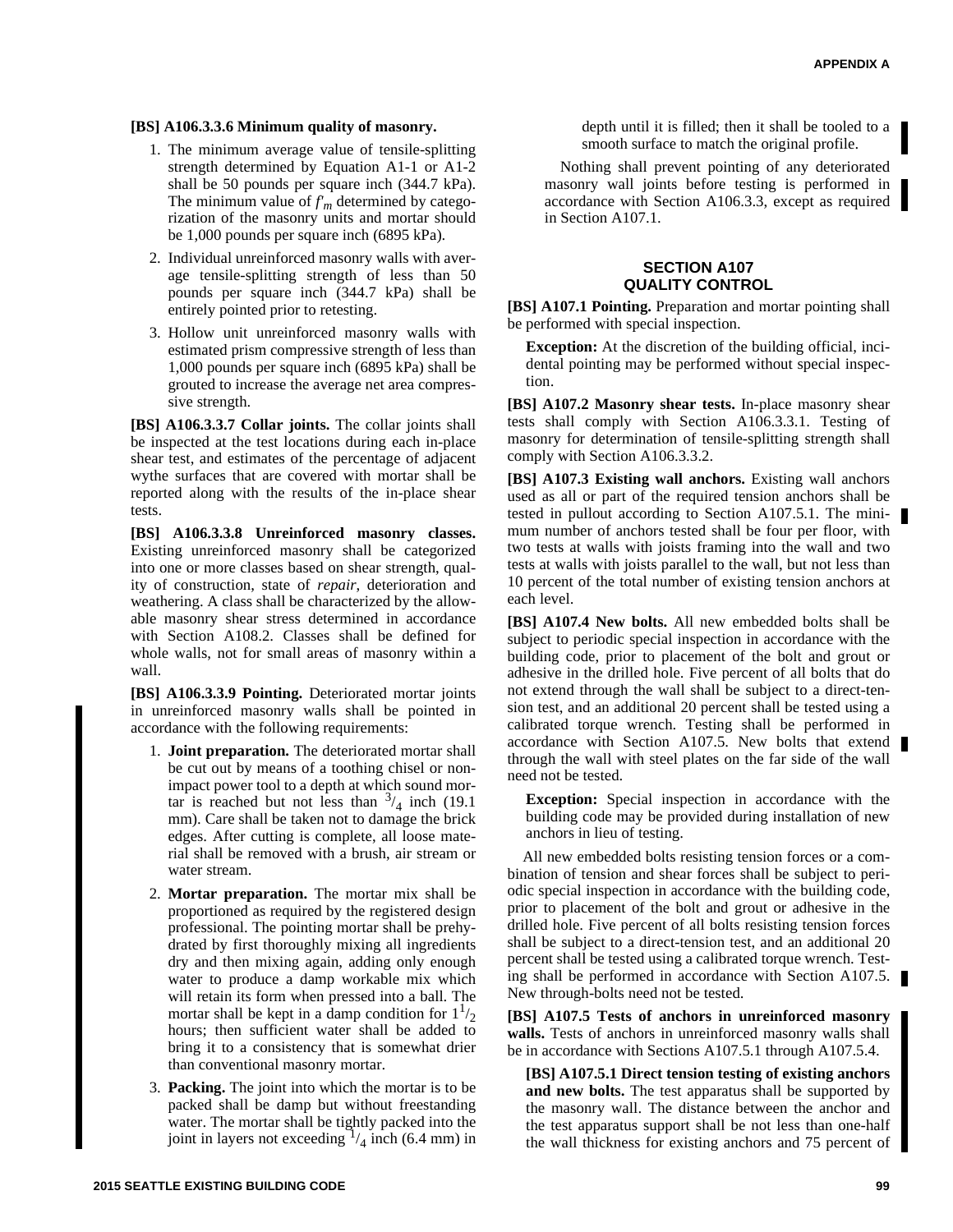the embedment for new embedded bolts. Existing wall anchors shall be given a preload of 300 pounds (1335 N) prior to establishing a datum for recording elongation. The tension test load reported shall be recorded at  $\frac{1}{8}$  inch (3.2) mm) relative movement between the existing anchor and the adjacent masonry surface. New embedded tension bolts shall be subject to a direct tension load of not less than 2.5 times the design load but not less than 1,500 pounds (6672 N) for five minutes (10-percent deviation).

**[BS] A107.5.2 Torque testing of new bolts.** Bolts embedded in unreinforced masonry walls shall be tested using a torque-calibrated wrench to the following minimum torques:

 $1/2$ -inch-diameter (12.7 mm) bolts: 40 foot pounds (54.2 N-m).

 $5/8$ -inch-diameter (15.9 mm) bolts: 50 foot pounds (67.8 N-m).

 $3/4$ -inch-diameter (19.1 mm) bolts: 60 foot pounds (81.3 N-m).

**[BS] A107.5.3 Prequalification test for bolts and other types of anchors.** This section is applicable when it is desired to use tension or shear values for anchors greater than those permitted by Table A1-E. The direct-tension test procedure set forth in Section A107.5.1 for existing anchors shall be used to determine the allowable tension values for new embedded through bolts, except that no preload is required. Bolts shall be installed in the same manner and using the same materials as will be used in the actual construction. A minimum of five tests for each bolt size and type shall be performed for each class of masonry in which they are proposed to be used. The allowable tension values for such anchors shall be the lesser of the average ultimate load divided by a safety factor of 5.0 or the average load at which  $\frac{1}{8}$  inch (3.2 mm) elongation occurs for each size and type of bolt and class of masonry.

The test procedure for prequalification of shear bolts shall comply with ASTM E 488 or another approved procedure.

The allowable values determined in this manner shall be permitted to exceed those set forth in Table A1-E.

**[BS] A107.5.4 Reports.** Results of all tests shall be reported. The report shall include the test results as related to anchor size and type, orientation of loading, details of the anchor installation and embedment, wall thickness and joist orientation.

#### **SECTION A108 DESIGN STRENGTHS**

#### **[BS] A108.1 Values.**

- 1. Strength values for existing materials are given in Table A1-D and for new materials in Table A1-E.
- 2. Capacity reduction factors need not be used.

3. The use of new materials not specified herein shall be based on substantiating research data or engineering judgment, with the approval of the building official.

**[BS] A108.2 Masonry shear strength.** The unreinforced masonry shear strength,  $v_m$ , shall be determined for each masonry class from one of the following equations:

1. The unreinforced masonry shear strength,  $v_m$ , shall be determined by Equation A1-4 when the mortar shear strength has been determined by Section A106.3.3.1.

$$
v_m = 0.56v_t + \frac{0.75P_D}{A}
$$
 (Equation A1-4)

The mortar shear strength values,  $v_t$ , shall be determined in accordance with Section A106.3.3.

2. The unreinforced masonry shear,  $v_m$ , shall be determined by Equation A1-5 when tensile-splitting strength has been determined in accordance with Section A 106.3.3.2, Item 1 or 2.

$$
v_m = 0.8f_{sp} + 0.5\frac{P_D}{A}
$$
 (Equation A1-5)

3*.* When *f'<sup>m</sup>* has been estimated by categorization of the units and mortar in accordance with Section 2105.1 of the *International Building Code*, the unreinforced masonry shear strength, *vm*, shall not exceed 200 pounds per square inch (1380 kPa) or the lesser of the following:

a) 2.5 
$$
\sqrt{f'_m}
$$
 or  
b) 200 psi or  
c)  $v + 0.75 \frac{P_D}{A}$ 

c)  $v + 0.75 \frac{D}{L}$  (Equation A1-6)

For SI: 1 psi =  $6.895$  kPa.

where:

- $v = 62.5$  psi (430 kPa) for running bond masonry not grouted solid.
- $v = 100 \text{ psi}$  (690 kPa) for running bond masonry grouted solid.
- $v = 25$  psi (170 kPa) for stack bond grouted solid.

**[BS] A108.3 Masonry compression.** Where any increase in dead plus live compression stress occurs, the compression stress in unreinforced masonry shall not exceed 300 pounds per square inch (2070 kPa).

**[BS] A108.4 Masonry tension.** Unreinforced masonry shall be assumed to have no tensile capacity.

**[BS] A108.5 Existing tension anchors.** The resistance values of the existing anchors shall be the average of the tension tests of existing anchors having the same wall thickness and joist orientation.

**[BS] A108.6 Foundations.** For existing foundations, new total dead loads may be increased over the existing dead load by 25 percent. New total dead load plus live load plus seismic forces may be increased over the existing dead load plus live load by 50 percent. Higher values may be justified only in conjunction with a geotechnical investigation.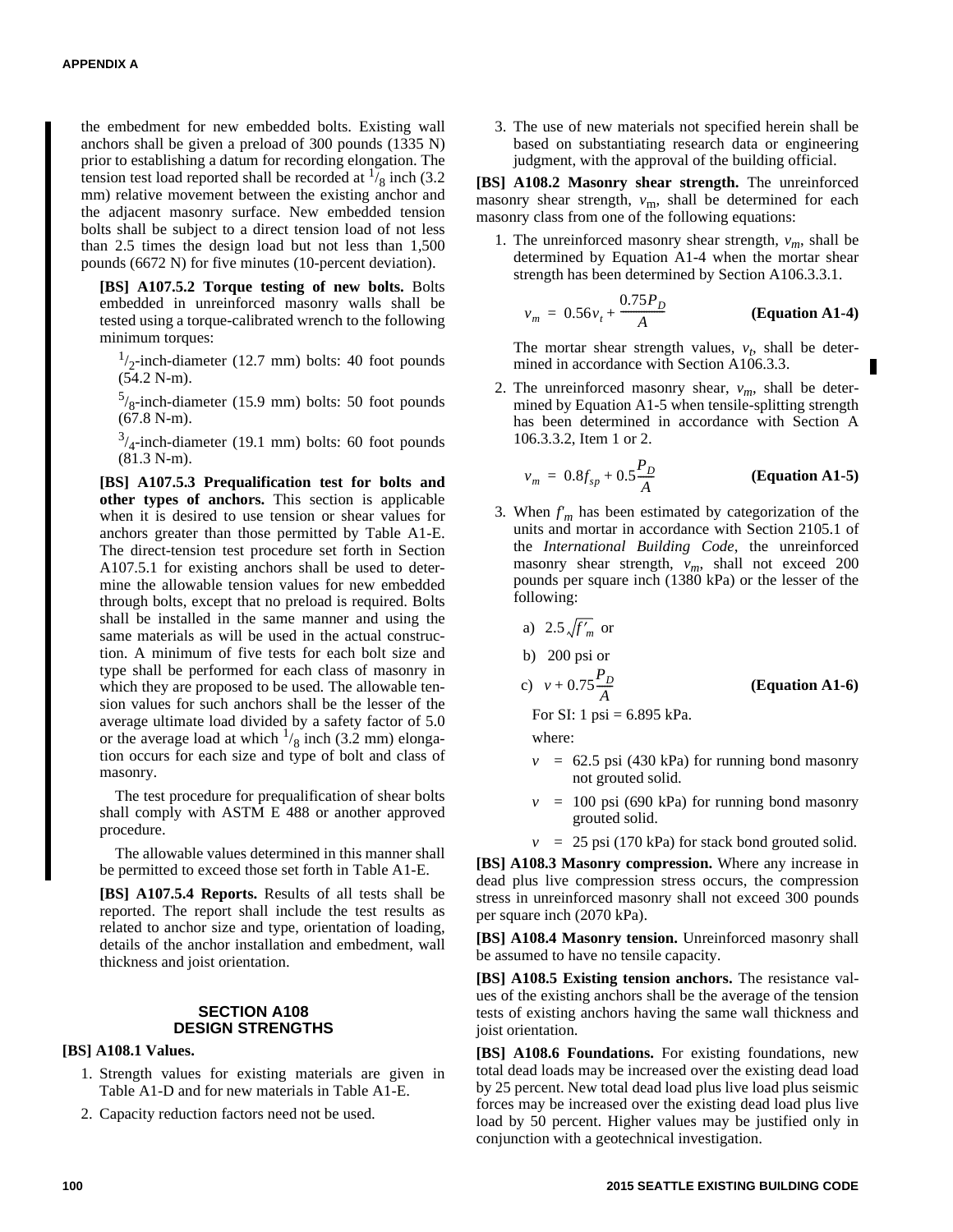#### **SECTION A109 ANALYSIS AND DESIGN PROCEDURE**

**[BS] A109.1 General.** The elements of buildings hereby required to be analyzed are specified in Table A1-A.

**[BS] A109.2 Selection of procedure.** Buildings with rigid diaphragms shall be analyzed by the general procedure of Section A110, which is based on the building code. Buildings with flexible diaphragms shall be analyzed by the general procedure or, when applicable, may be analyzed by the special procedure of Section A111.

#### **SECTION A110 GENERAL PROCEDURE**

**[BS] A110.1 Minimum design lateral forces.** Buildings shall be analyzed to resist minimum lateral forces assumed to act nonconcurrently in the direction of each of the main axes of the structure in accordance with the following:

$$
V = \frac{0.75 \, \text{S}_{DS} W}{R} \tag{Equation A1-7}
$$

**[BS] A110.2 Lateral forces on elements of structures.** Parts and portions of a structure not covered in Section A110.3 shall be analyzed and designed per the current building code, using force levels defined in Section A110.1.

#### **Exceptions:**

- 1. Unreinforced masonry walls for which height-tothickness ratios do not exceed ratios set forth in Table A1-B need not be analyzed for out-of-plane loading. Unreinforced masonry walls that exceed the allowable *h/t* ratios of Table A1-B shall be braced according to Section A113.5.
- 2. Parapets complying with Section A113.6 need not be analyzed for out-of-plane loading.
- 3. Where walls are to be anchored to flexible floor and roof diaphragms, the anchorage shall be in accordance with Section A113.1.

**[BS] A110.3 In-plane loading of URM shear walls and frames.** Vertical lateral load-resisting elements shall be analyzed in accordance with Section A112.

**[BS] A110.4 Redundancy and overstrength factors.** Any redundancy or overstrength factors contained in the building code may be taken as unity. The vertical component of earthquake load (*E<sup>v</sup>* ) may be taken as zero.

#### **SECTION A111 SPECIAL PROCEDURE**

**[BS] A111.1 Limits for the application of this procedure.** The special procedures of this section may be applied only to buildings having the following characteristics:

- 1. Flexible diaphragms at all levels above the base of the structure.
- 2. Vertical elements of the lateral force-resisting system consisting predominantly of masonry or concrete shear walls.

3. Except for single-story buildings with an open front on one side only, a minimum of two lines of vertical elements of the lateral force-resisting system parallel to each axis of the building (see Section A111.8 for openfront buildings).

**[BS] A111.2 Lateral forces on elements of structures.** With the exception of the provisions in Sections A111.4 through A111.7, elements of structures shall comply with Sections A110.2 through A110.4.

**[BS] A111.3 Crosswalls.** Crosswalls shall meet the requirements of this section.

**[BS] A111.3.1 Crosswall definition.** A crosswall is a wood-framed wall sheathed with any of the materials described in Table A1-D or A1-E or other system as defined in Section A111.3.5. Crosswalls shall be spaced no more than 40 feet (12 192 mm) on center measured perpendicular to the direction of consideration, and shall be placed in each story of the building. Crosswalls shall extend the full story height between diaphragms.

#### **Exceptions:**

- 1. Crosswalls need not be provided at all levels when used in accordance with Section A111.4.2, Item 4.
- 2. Existing crosswalls need not be continuous below a wood diaphragm at or within 4 feet (1219 mm) of grade, provided:
	- 2.1. Shear connections and anchorage requirements of Section A111.5 are satisfied at all edges of the diaphragm.
	- 2.2. Crosswalls with total shear capacity of  $0.5S_{D1}\Sigma W_d$  interconnect the diaphragm to the foundation.
	- 2.3. The demand-capacity ratio of the diaphragm between the crosswalls that are continuous to their foundations does not exceed 2.5, calculated as follows:

$$
DCR = \frac{(2.1S_{D1}W_d + V_{ca})}{2v_u D}
$$

#### **(Equation A1-8)**

**[BS] A111.3.2 Crosswall shear capacity.** Within any 40 feet (12 192 mm) measured along the span of the diaphragm, the sum of the crosswall shear capacities shall be at least 30 percent of the diaphragm shear capacity of the strongest diaphragm at or above the level under consideration.

**[BS] A111.3.3 Existing crosswalls.** Existing crosswalls shall have a maximum height-to-length ratio between openings of 1.5 to 1. Existing crosswall connections to diaphragms need not be investigated as long as the crosswall extends to the framing of the diaphragms above and below.

**[BS] A111.3.4 New crosswalls.** New crosswall connections to the diaphragm shall develop the crosswall shear capacity. New crosswalls shall have the capacity to resist an overturning moment equal to the crosswall shear capac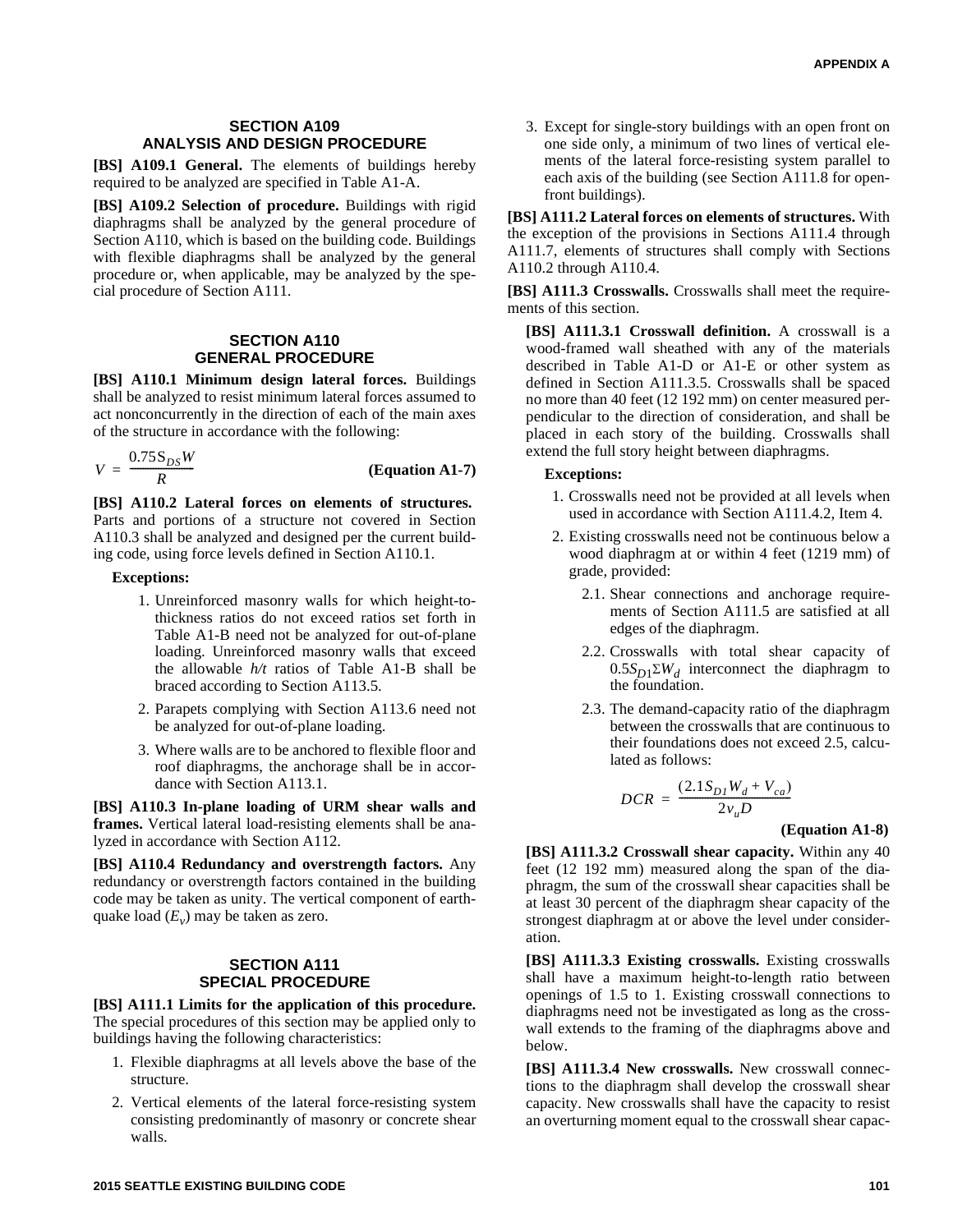ity times the story height. Crosswall overturning moments need not be cumulative over more than two stories.

**[BS] A111.3.5 Other crosswall systems.** Other systems, such as moment-resisting frames, may be used as crosswalls provided that the yield story drift does not exceed 1 inch (25 mm) in any story.

#### **[BS] A111.4 Wood diaphragms.**

**[BS] A111.4.1 Acceptable diaphragm span.** A diaphragm is acceptable if the point (*L,DCR*) on Figure A1-1 falls within Region 1, 2 or 3.

**[BS] A111.4.2 Demand-capacity ratios.** Demand-capacity ratios shall be calculated for the diaphragm at any level according to the following formulas:

1. For a diaphragm without qualifying crosswalls at levels immediately above or below:

$$
DCR = 2.1S_{D1}W_d/\Sigma v_u D
$$
 (Equation A1-9)

2.For a diaphragm in a single-story building with qualifying crosswalls, or for a roof diaphragm coupled by crosswalls to the diaphragm directly below:

$$
DCR = 2.1S_{D1}W_d/\Sigma v_u D + V_{cb}
$$
 (Equation A1-10)

3. For diaphragms in a multistory building with qualifying crosswalls in all levels:

$$
DCR = 2.1S_{D1}\Sigma W_d/(\Sigma\Sigma v_u D + V_{cb})
$$

#### **(Equation A1-11)**

*DCR* shall be calculated at each level for the set of diaphragms at and above the level under consideration. In addition, the roof diaphragm shall also meet the requirements of Equation A1-10.

4. For a roof diaphragm and the diaphragm directly below, if coupled by crosswalls:

$$
DCR = 2.1S_{D1} \Sigma W_d / \Sigma \Sigma v_u D
$$
 (Equation A1-12)

**[BS] A111.4.3 Chords.** An analysis for diaphragm flexure need not be made, and chords need not be provided.

**[BS] A111.4.4 Collectors.** An analysis of diaphragm collector forces shall be made for the transfer of diaphragm edge shears into vertical elements of the lateral forceresisting system. Collector forces may be resisted by new or existing elements.

#### **[BS] A111.4.5 Diaphragm openings.**

- 1. Diaphragm forces at corners of openings shall be investigated and shall be developed into the diaphragm by new or existing materials.
- 2. In addition to the demand-capacity ratios of Section A111.4.2, the demand-capacity ratio of the portion of the diaphragm adjacent to an opening shall be calculated using the opening dimension as the span.
- 3. Where an opening occurs in the end quarter of the diaphragm span, the calculation of  $v<sub>u</sub>D$  for the demand-capacity ratio shall be based on the net depth of the diaphragm.

**[BS] A111.5 Diaphragm shear transfer.** Diaphragms shall be connected to shear walls with connections capable of developing the diaphragm-loading tributary to the shear wall given by the lesser of the following formulas:

$$
V = 1.2S_{D}C_pW_d
$$
 (Equation A1-13)

using the  $C_p$  values in Table A1-C, or

$$
V = vuD
$$
 (Equation A1-14)

#### **[BS] A111.6 Shear walls (In-plane loading).**

**[BS] A111.6.1 Wall story force.** The wall story force distributed to a shear wall at any diaphragm level shall be the lesser value calculated as:

$$
F_{wx} = 0.8 S_{DI} (W_{wx} + W_d/2)
$$
 (Equation A1-15)

but need not exceed

$$
F_{wx} = 0.8S_{D1}W_{wx} + v_u D
$$
 (Equation A1-16)

**[BS] A111.6.2 Wall story shear.** The wall story shear shall be the sum of the wall story forces at and above the level of consideration.

$$
V_{wx} = \Sigma F_{wx}
$$
 (Equation A1-17)

**[BS] A111.6.3 Shear wall analysis.** Shear walls shall comply with Section A112.

**[BS] A111.6.4 Moment frames.** Moment frames used in place of shear walls shall be designed as required by the building code, except that the forces shall be as specified in Section A111.6.1, and the story drift ratio shall be limited to 0.015, except as further limited by Section A112.4.2.

**[BS] A111.7 Out-of-plane forces-unreinforced masonry walls.**

**[BS] A111.7.1 Allowable unreinforced masonry wall height-to-thickness ratios.** The provisions of Section A110.2 are applicable, except the allowable height-tothickness ratios given in Table A1-B shall be determined from Figure A1-1 as follows:

- 1. In Region 1, height-to-thickness ratios for buildings with crosswalls may be used if qualifying crosswalls are present in all stories.
- 2. In Region 2, height-to-thickness ratios for buildings with crosswalls may be used whether or not qualifying crosswalls are present.
- 3. In Region 3, height-to-thickness ratios for "all other buildings" shall be used whether or not qualifying crosswalls are present.

**[BS] A111.7.2 Walls with diaphragms in different regions.** When diaphragms above and below the wall under consideration have demand-capacity ratios in different regions of Figure A1-1, the lesser height-to-thickness ratio shall be used.

**[BS] A111.8 Open-front design procedure.** A single-story building with an open front on one side and crosswalls parallel to the open front may be designed by the following procedure:

1. Effective diaphragm span, *L<sup>i</sup>* , for use in Figure A1-1 shall be determined in accordance with the following formula: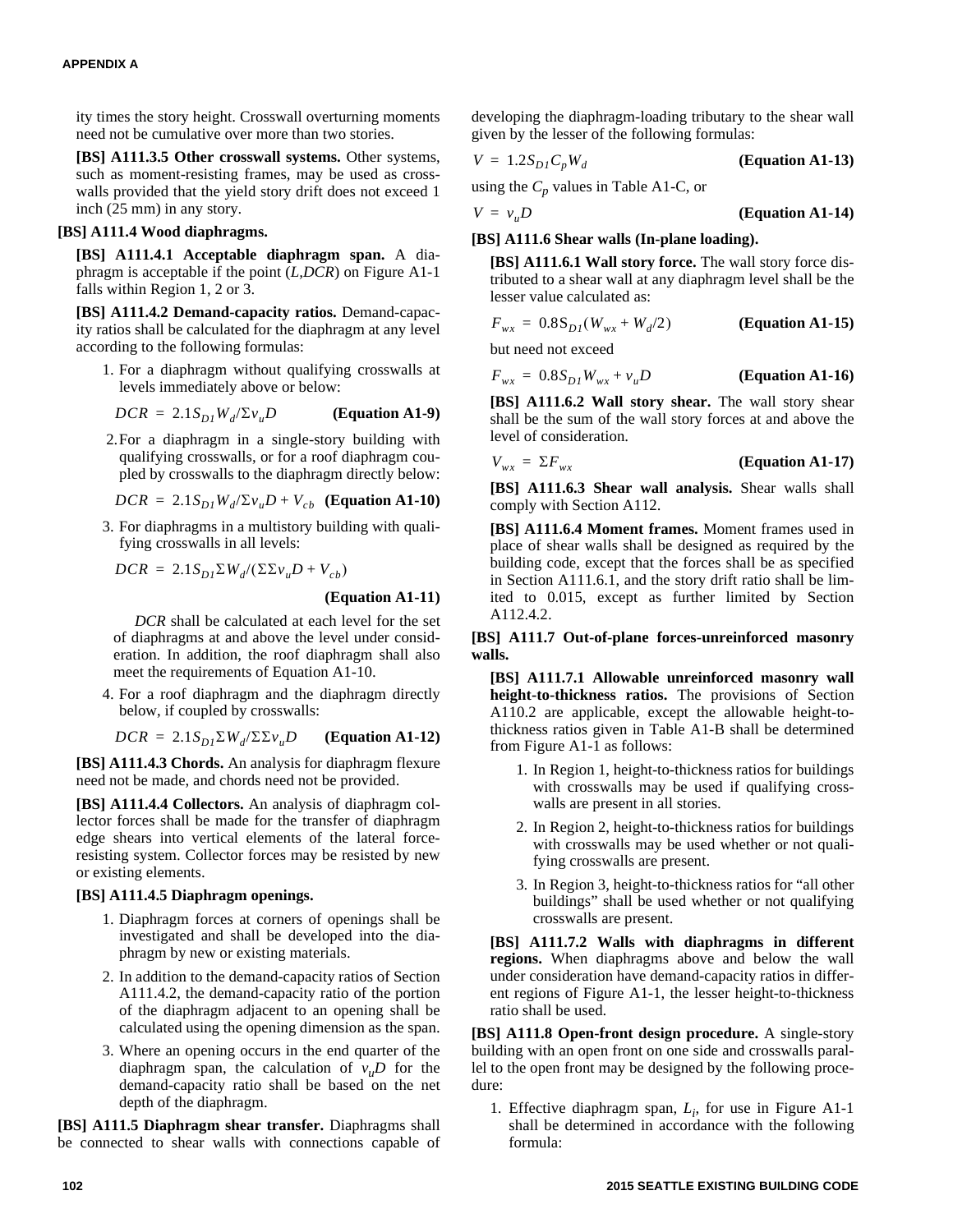$$
L_i = 2[(W_w/W_d)L + L] \qquad \textbf{(Equation A1-18)}
$$

2. Diaphragm demand-capacity ratio shall be calculated as:

$$
DCR = 2.1S_{DI}(W_d + W_w)/[(v_u D) + V_{cb}]
$$
  
(Equation A1-19)

#### **SECTION A112 ANALYSIS AND DESIGN**

**[BS] A112.1 General.** The following requirements are applicable to both the general procedure and the special procedure for analyzing vertical elements of the lateral force-resisting system.

#### **[BS] A112.2 Existing unreinforced masonry walls.**

**[BS] A112.2.1 Flexural rigidity.** Flexural components of deflection may be neglected in determining the rigidity of an unreinforced masonry wall.

**[BS] A112.2.2 Shear walls with openings.** Wall piers shall be analyzed according to the following procedure, which is diagrammed in Figure A1-2.

- 1. For any pier,
	- 1.1. The pier shear capacity shall be calculated as:

 $V_a = v_m A/1.5$  **(Equation A1-20)** 

1.2. The pier rocking shear capacity shall be calculated as:

 $V_r = 0.9P_pD/H$  **(Equation A1-21)** 

- 2. The wall piers at any level are acceptable if they comply with one of the following modes of behavior:
	- 2.1. Rocking controlled mode. When the pier rocking shear capacity is less than the pier shear capacity, i.e.,  $V_r < V_a$  for each pier in a level, forces in the wall at that level,  $V_{wx}$ , shall be distributed to each pier in proportion to  $P_D D/H$ .

For the wall at that level:

$$
0.7V_{wx} < \Sigma V_r \qquad \qquad \textbf{(Equation A1-22)}
$$

2.2. Shear controlled mode. Where the pier shear capacity is less than the pier rocking capacity, i.e.,  $V_a < V_r$  in at least one pier in a level, forces in the wall at the level,  $V_{wx}$ , shall be distributed to each pier in proportion to *D/H*.

For each pier at that level:

 $V_p < V_a$ **(Equation A1-23)**

and

$$
V_p < V_r \tag{Equation A1-24}
$$

If  $V_p < V_a$  for each pier and  $V_p > V_r$  for one or more piers, such piers shall be omitted from the analysis, and the procedure shall be repeated for the remaining piers, unless the wall is strengthened and reanalyzed.

3. Masonry pier tension stress. Unreinforced masonry wall piers need not be analyzed for tension stress.

**[BS] A112.2.3 Shear walls without openings.** Shear walls without openings shall be analyzed the same as for walls with openings, except that *V<sup>r</sup>* shall be calculated as follows:

 $V_r = 0.9(P_D + 0.5P_w)D/H$  **(Equation A1-25)** 

**[BS] A112.3 Plywood-sheathed shear walls.** Plywoodsheathed shear walls may be used to resist lateral forces for buildings with flexible diaphragms analyzed according to provisions of Section A111. Plywood-sheathed shear walls may not be used to share lateral forces with other materials along the same line of resistance.

#### **[BS] A112.4 Combinations of vertical elements.**

**[BS] A112.4.1 Lateral-force distribution.** Lateral forces shall be distributed among the vertical-resisting elements in proportion to their relative rigidities, except that moment-resisting frames shall comply with Section A112.4.2.

**[BS] A112.4.2 Moment-resisting frames.** Momentresisting frames shall not be used with an unreinforced masonry wall in a single line of resistance unless the wall has piers that have adequate shear capacity to sustain rocking in accordance with Section A112.2.2. The frames shall be designed in accordance with the building code to carry 100 percent of the lateral forces tributary to that line of resistance, as determined from Equation A1-7. The story drift ratio shall be limited to 0.0075.

## **SECTION A113 DETAILED SYSTEM DESIGN REQUIREMENTS**

#### **[BS] A113.1 Wall anchorage.**

**[BS] A113.1.1 Anchor locations.** Unreinforced masonry walls shall be anchored at the roof and floor levels as required in Section A110.2. Ceilings of plaster or similar materials, when not attached directly to roof or floor framing and where abutting masonry walls, shall either be anchored to the walls at a maximum spacing of 6 feet (1829 mm), or be removed.

**[BS] A113.1.2 Anchor requirements.** Anchors shall consist of bolts installed through the wall as specified in Table A1-E, or an approved equivalent at a maximum anchor spacing of 6 feet (1829 mm). All wall anchors shall be secured to the joists to develop the required forces.

**[BS] A113.1.3 Minimum wall anchorage.** Anchorage of masonry walls to each floor or roof shall resist a minimum force determined as 0.9*SDS* times the tributary weight or 200 pounds per linear foot (2920 N/m), whichever is greater, acting normal to the wall at the level of the floor or roof. Existing wall anchors, if used, must meet the requirements of this chapter or must be upgraded.

**[BS] A113.1.4 Anchors at corners.** At the roof and floor levels, both shear and tension anchors shall be provided within 2 feet (610 mm) horizontally from the inside of the corners of the walls.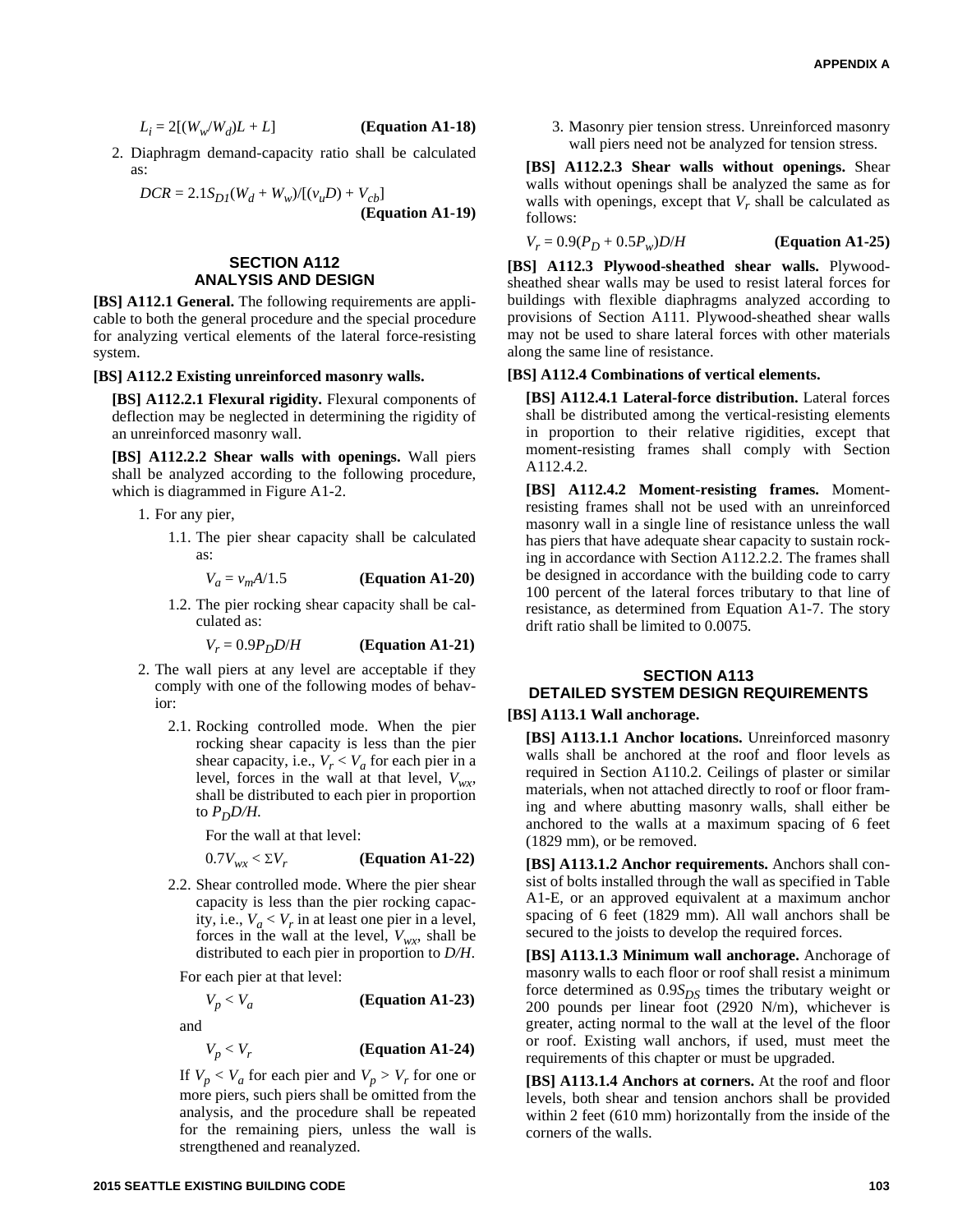**[BS] A113.2 Diaphragm shear transfer.** Bolts transmitting shear forces shall have a maximum bolt spacing of 6 feet (1829 mm) and shall have nuts installed over malleable iron or plate washers when bearing on wood, and heavy-cut washers when bearing on steel.

**[BS] A113.3 Collectors.** Collector elements shall be provided that are capable of transferring the seismic forces originating in other portions of the building to the element providing the resistance to those forces.

**[BS] A113.4 Ties and continuity.** Ties and continuity shall conform to the requirements of the building code.

#### **[BS] A113.5 Wall bracing.**

**[BS] A113.5.1 General.** Where a wall height-to-thickness ratio exceeds the specified limits, the wall may be laterally supported by vertical bracing members per Section A113.5.2 or by reducing the wall height by bracing per Section A113.5.3.

**[BS] A113.5.2 Vertical bracing members.** Vertical bracing members shall be attached to floor and roof construction for their design loads independently of required wall anchors. Horizontal spacing of vertical bracing members shall not exceed one-half of the unsupported height of the wall or 10 feet (3048 mm). Deflection of such bracing members at design loads shall not exceed one-tenth of the wall thickness.

**[BS] A113.5.3 Intermediate wall bracing.** The wall height may be reduced by bracing elements connected to the floor or roof. Horizontal spacing of the bracing elements and wall anchors shall be as required by design, but shall not exceed 6 feet (1829 mm) on center. Bracing elements shall be detailed to minimize the horizontal displacement of the wall by the vertical displacement of the floor or roof.

**[BS] A113.6 Parapets.** Parapets and exterior wall appendages not conforming to this chapter shall be removed, or stabilized or braced to ensure that the parapets and appendages remain in their original positions.

The maximum height of an unbraced unreinforced masonry parapet above the lower of either the level of tension anchors or the roof sheathing shall not exceed the height-tothickness ratio shown in Table A1-F. If the required parapet height exceeds this maximum height, a bracing system designed for the forces determined in accordance with the building code shall support the top of the parapet. Parapet corrective work must be performed in conjunction with the installation of tension roof anchors.

The minimum height of a parapet above any wall anchor shall be 12 inches (305 mm).

**Exception:** If a reinforced concrete beam is provided at the top of the wall, the minimum height above the wall anchor may be 6 inches (152 mm).

#### **[BS] A113.7 Veneer.**

1. Veneer shall be anchored with approved anchor ties conforming to the required design capacity specified in the building code and shall be placed at a maximum

spacing of 24 inches (610 mm) with a maximum supported area of 4 square feet  $(0.372 \text{ m}^2)$ .

**Exception:** Existing anchor ties for attaching brick veneer to brick backing may be acceptable, provided the ties are in good condition and conform to the following minimum size and material requirements.

Existing veneer anchor ties may be considered adequate if they are of corrugated galvanized iron strips not less than 1 inch (25 mm) in width, 8 inches  $(203 \text{ mm})$  in length and  $\frac{1}{16}$  inch  $(1.6 \text{ mm})$  in thickness, or the equivalent.

- 2. The location and condition of existing veneer anchor ties shall be verified as follows:
	- 2.1. An approved testing laboratory shall verify the location and spacing of the ties and shall submit a report to the building official for approval as part of the structural analysis.
	- 2.2. The veneer in a selected area shall be removed to expose a representative sample of ties (not less than four) for inspection by the building official.

**[BS] A113.8 Nonstructural masonry walls.** Unreinforced masonry walls that carry no design vertical or lateral loads and that are not required by the design to be part of the lateral force-resisting system shall be adequately anchored to new or existing supporting elements. The anchors and elements shall be designed for the out-of-plane forces specified in the building code. The height- or length-to-thickness ratio between such supporting elements for such walls shall not exceed nine.

**[BS] A113.9 Truss and beam supports.** Where trusses and beams other than rafters or joists are supported on masonry, independent secondary columns shall be installed to support vertical loads of the roof or floor members.

**Exception:** Secondary supports are not required where  $S_{DI}$  is less than 0.3g.

**[BS] A113.10 Adjacent buildings.** Where elements of adjacent buildings do not have a separation of at least 5 inches (127 mm), the allowable height-to-thickness ratios for "all other buildings" per Table A1-B shall be used in the direction of consideration.

#### **SECTION A114 WALLS OF UNBURNED CLAY, ADOBE OR STONE MASONRY**

**[BS] A114.1 General.** Walls of unburned clay, adobe or stone masonry construction shall conform to the following:

- 1. Walls of unburned clay, adobe or stone masonry shall not exceed a height- or length-to-thickness ratio specified in Table A1-G.
- 2. Adobe may be allowed a maximum value of 9 pounds per square inch (62.1 kPa) for shear unless higher values are justified by test.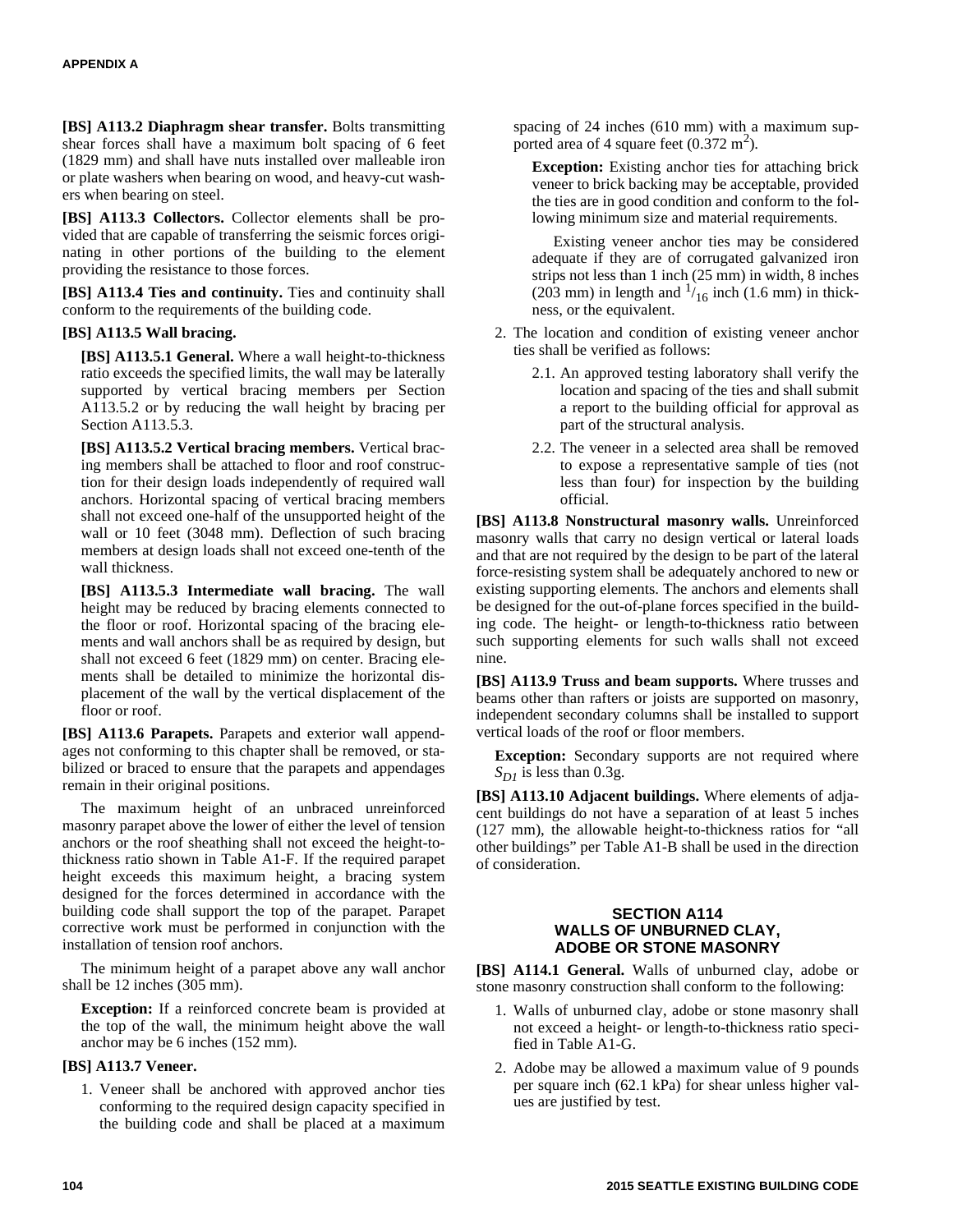3. Mortar for repointing may be of the same soil composition and stabilization as the brick, in lieu of cementmortar.

#### **[BS] TABLE A1-A ELEMENTS REGULATED BY THIS CHAPTER**

| <b>BUILDING ELEMENTS</b>                | $S_{D1}$                                   |                                     |                                    |                     |
|-----------------------------------------|--------------------------------------------|-------------------------------------|------------------------------------|---------------------|
|                                         | $\geq 0.067_{\text{g}} < 0.133_{\text{g}}$ | $\geq 0.133_{\rm g} < 0.20_{\rm g}$ | $\geq 0.20_{\rm g} < 0.30_{\rm g}$ | > 0.30 <sub>a</sub> |
| Parapets                                |                                            |                                     |                                    | л                   |
| Walls, anchorage                        |                                            | Х                                   |                                    | Х                   |
| Walls, $h/t$ ratios                     |                                            |                                     |                                    |                     |
| Walls, in-plane shear                   |                                            | Χ                                   | $\Lambda$                          | Х                   |
| Diaphragms <sup>a</sup>                 |                                            |                                     |                                    | X                   |
| Diaphragms, shear transfer <sup>b</sup> |                                            | Х                                   |                                    |                     |
| Diaphragms, demand-capacity ratiosb     |                                            |                                     |                                    |                     |

a. Applies only to buildings designed according to the general procedures of Section A110.

b. Applies only to buildings designed according to the special procedures of Section A111.

| ALLOWADLE VALUE OF HEIGHT-TO-THIGNNESS RATIO OF UNREINFORGED MASONRT WALLS |                                                                                     |    |                                                                            |                                                       |
|----------------------------------------------------------------------------|-------------------------------------------------------------------------------------|----|----------------------------------------------------------------------------|-------------------------------------------------------|
| <b>WALL TYPES</b>                                                          | $ 0.13_{\rm g} \leq S_{D1} < 0.25_{\rm g}   0.25_{\rm g} \leq S_{D1} < 0.4_{\rm g}$ |    | $S_{D1} \geq 0.4_{\alpha}$<br><b>BUILDINGS WITH CROSSWALLS<sup>a</sup></b> | $S_{D1} > 0.4_{\alpha}$<br><b>ALL OTHER BUILDINGS</b> |
| Walls of one-story buildings                                               |                                                                                     | 10 | $16^{b,c}$                                                                 |                                                       |
| First-story wall of multistory building                                    | 20                                                                                  | 18 | Iб                                                                         |                                                       |
| Walls in top story of multistory building                                  |                                                                                     | 14 | $14^{b,c}$                                                                 |                                                       |
| All other walls                                                            | 20                                                                                  | 16 | 10                                                                         |                                                       |

#### **[BS] TABLE A1-B ALLOWABLE VALUE OF HEIGHT-TO-THICKNESS RATIO OF UNREINFORCED MASONRY WALLS**

a. Applies to the special procedures of Section A111 only. See Section A111.7 for other restrictions.

b. This value of height-to-thickness ratio may be used only where mortar shear tests establish a tested mortar shear strength, *<sup>t</sup>* , of not less than 100 pounds per square inch (690 kPa). This value may also be used where the tested mortar shear strength is not less than 60 pounds per square inch (414 kPa), and where a visual examination of the collar joint indicates not less than 50-percent mortar coverage.

c. Where a visual examination of the collar joint indicates not less than 50-percent mortar coverage, and the tested mortar shear strength, *<sup>t</sup>* , is greater than 30 pounds per square inch (207 kPa) but less than 60 pounds per square inch (414 kPa), the allowable height-to-thickness ratio may be determined by linear interpolation between the larger and smaller ratios in direct proportion to the tested mortar shear strength.

#### **[BS] TABLE A1-C HORIZONTAL FORCE FACTOR,** *C<sup>p</sup>*

| <b>CONFIGURATION OF MATERIALS</b>                                                                                            | $c_{\scriptscriptstyle n}$ |
|------------------------------------------------------------------------------------------------------------------------------|----------------------------|
| Roofs with straight or diagonal sheathing and roofing applied directly to the sheathing, or floors with straight tongue-and- | 0.50                       |
| groove sheathing.                                                                                                            |                            |
| Diaphragms with double or mulitple layers of boards with edges offset, and blocked plywood systems.                          | 0.75                       |
| Diaphragms of metal deck without topping:                                                                                    |                            |
| Minimal welding or mechanical attachment.                                                                                    | 0.6                        |
| Welded or mechanically attached for seismic resistance.                                                                      | 0.68                       |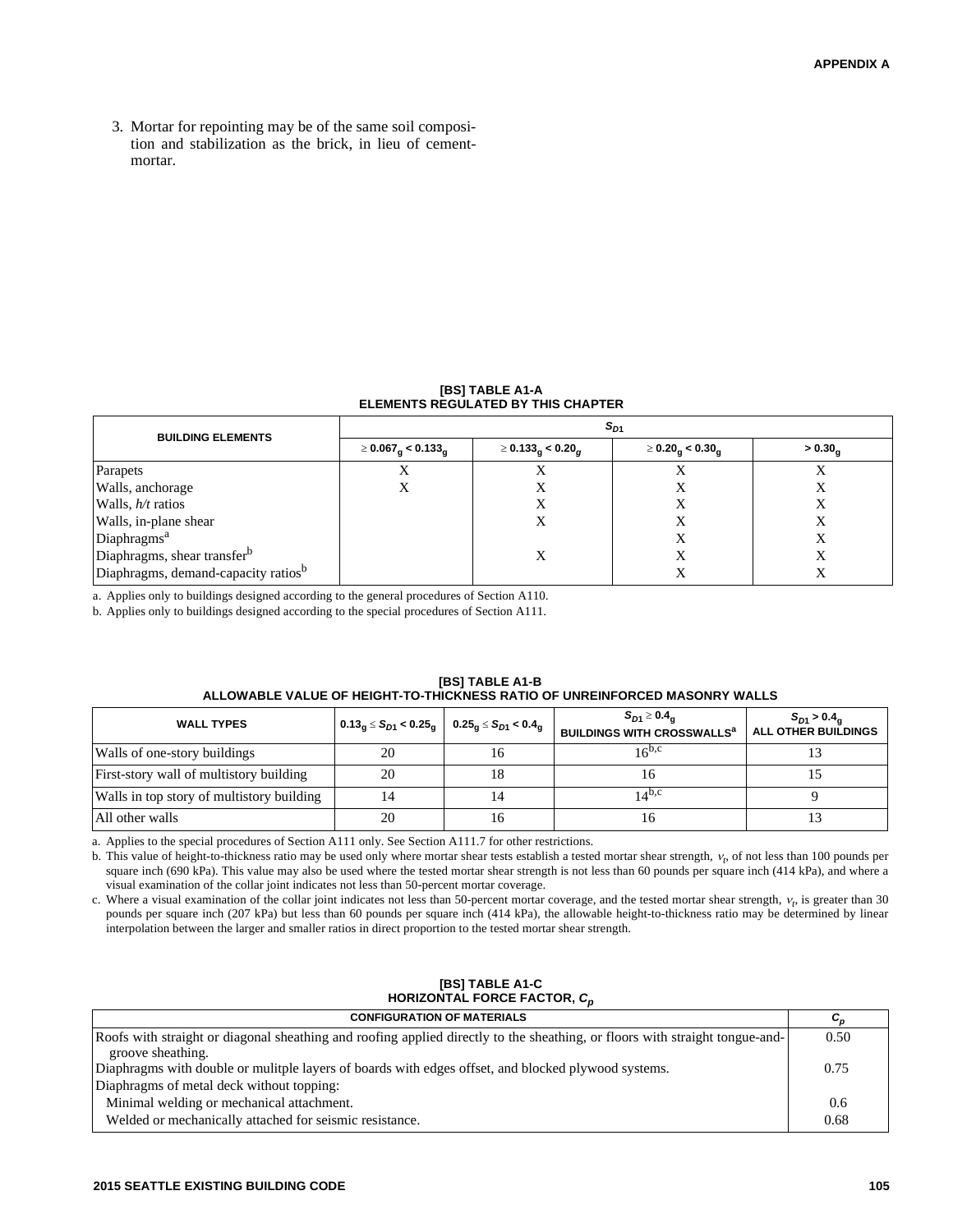| <b>EXISTING MATERIALS OR CONFIGURATION OF MATERIALS<sup>a</sup></b>       |                                                                                                        | <b>STRENGTH VALUES</b>                                             |
|---------------------------------------------------------------------------|--------------------------------------------------------------------------------------------------------|--------------------------------------------------------------------|
|                                                                           |                                                                                                        | x 14.594 for N/m                                                   |
|                                                                           | Roofs with straight sheathing and roofing applied directly to the<br>sheathing.                        | 300 lbs. per ft. for seismic shear                                 |
|                                                                           | Roofs with diagonal sheathing and roofing applied directly to the<br>sheathing.                        | 750 lbs. per ft. for seismic shear                                 |
| Horizontal                                                                | Floors with straight tongue-and-groove sheathing.                                                      | 300 lbs. per ft. for seismic shear                                 |
| diaphragms                                                                | Floors with straight sheathing and finished wood flooring with board<br>edges offset or perpendicular. | 1,500 lbs. per ft. for seismic shear                               |
|                                                                           | Floors with diagonal sheathing and finished wood flooring.                                             | 1,800 lbs. per ft. for seismic shear                               |
|                                                                           | Metal deck welded with minimal welding. <sup>c</sup>                                                   | 1,800 lbs, per ft. for seismic shear                               |
|                                                                           | Metal deck welded for seismic resistance. <sup>d</sup>                                                 | 3,000 lbs. per ft. for seismic shear                               |
|                                                                           | Plaster on wood or metal lath.                                                                         | 600 lbs. per ft. for seismic shear                                 |
| Crosswallsb                                                               | Plaster on gypsum lath.                                                                                | 550 lbs. per ft. for seismic shear                                 |
|                                                                           | Gypsum wallboard, unblocked edges.                                                                     | 200 lbs. per ft. for seismic shear                                 |
|                                                                           | Gypsum wallboard, blocked edges.                                                                       | 400 lbs. per ft. for seismic shear                                 |
| Existing footing, wood<br>framing, structural steel,<br>reinforcing steel | Plain concrete footings.                                                                               | $f_c = 1,500$ psi (10.34 MPa) unless other-<br>wise shown by tests |
|                                                                           | Douglas fir wood.                                                                                      | Same as D.F. No. 1                                                 |
|                                                                           | Reinforcing steel.                                                                                     | $F_v$ = 40,000 psi (124.1 N/mm <sup>2</sup> ) maximum              |
|                                                                           | Structural steel.                                                                                      | $F_v$ = 33,000 psi (137.9 N/mm <sup>2</sup> ) maximum              |

**[BS] TABLE A1-D STRENGTH VALUES FOR EXISTING MATERIALS**

For SI: 1 inch = 25.4 mm, 1 square inch =  $645.16$  mm<sup>2</sup>, 1 pound = 4.4 N.

a. Material must be sound and in good condition.

b. Shear values of these materials may be combined, except the total combined value should not exceed 900 pounds per foot (4380 N/m).

c. Minimum 22-gage steel deck with welds to supports satisfying the standards of the Steel Deck Institute.

d. Minimum 22-gage steel deck with  $\frac{3}{4}$   $\phi$  plug welds at an average spacing not exceeding 8 inches (203 mm) and with sidelap welds appropriate for the deck span.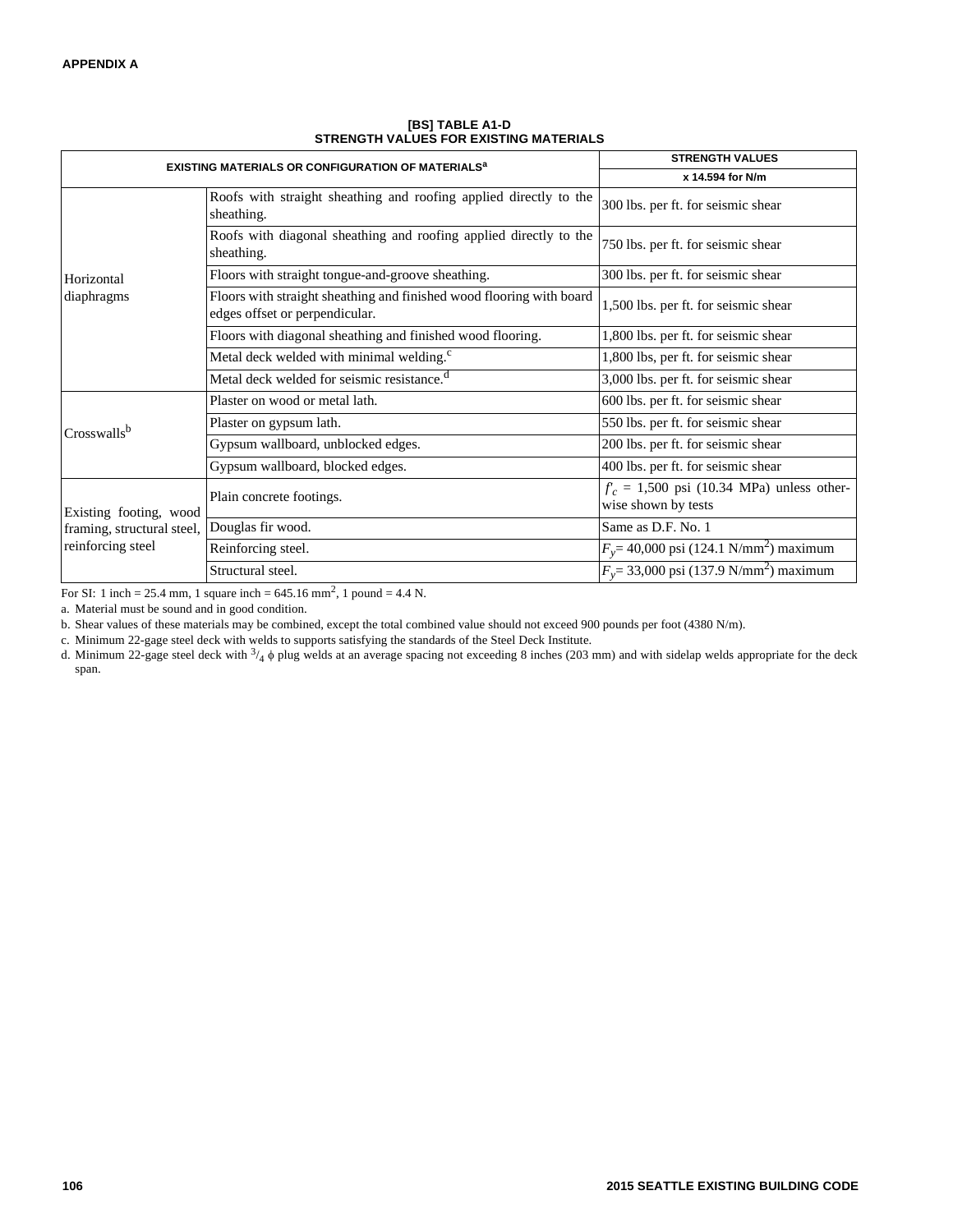| <b>NEW MATERIALS OR CONFIGURATION OF MATERIALS</b> |                                                                                                                                                                                                                                                            | <b>STRENGTH VALUES</b>                                                                                                                                                        |
|----------------------------------------------------|------------------------------------------------------------------------------------------------------------------------------------------------------------------------------------------------------------------------------------------------------------|-------------------------------------------------------------------------------------------------------------------------------------------------------------------------------|
| Horizontal diaphragms                              | Plywood sheathing applied directly over existing straight sheathing<br>with ends of plywood sheets bearing on joists or rafters and edges of $\vert$ 675 lbs. per ft.<br>plywood located on center of individual sheathing boards.                         |                                                                                                                                                                               |
|                                                    | Plywood sheathing applied directly over wood studs; no value<br>should be given to plywood applied over existing plaster or wood<br>sheathing.                                                                                                             | 1.2 times the value specified in the current<br>building code.                                                                                                                |
| Crosswalls                                         | Drywall or plaster applied directly over wood studs.                                                                                                                                                                                                       | The value specified in the current building<br>code.                                                                                                                          |
|                                                    | Drywall or plaster applied to sheathing over existing wood studs.                                                                                                                                                                                          | 50 percent of the value specified in the<br>current building code.                                                                                                            |
| Tension bolts <sup>e</sup>                         | Bolts extending entirely through unreinforced masonry wall secured<br>with bearing plates on far side of a three-wythe-minimum wall with<br>at least 30 square inches of area. <sup>b,c</sup>                                                              | 5,400 lbs. per bolt.<br>2,700 lbs. for two-wythe walls.                                                                                                                       |
| Shear bolts <sup>e</sup>                           | Bolts embedded a minimum of 8 inches into unreinforced masonry<br>walls; bolts should be centered in $2^{1/2}$ -inch-diameter holes with dry-<br>pack or nonshrink grout around the circumference of the bolt.                                             | The value for plain masonry specified for<br>solid masonry in the current building code;<br>no value larger than those given for $\frac{3}{4}$ -inch<br>bolts should be used. |
|                                                    | Through-bolts—bolts meeting the requirements for shear and for<br>tension bolts. $b,c$                                                                                                                                                                     | Tension-same as for tension bolts.<br>Shear-same as for shear bolts.                                                                                                          |
| Combined tension and<br>shear bolts                | Embedded bolts-bolts extending to the exterior face of the wall<br>with a $2^{1}/_{2}$ -inch round plate under the head and drilled at an angle of<br>$22^{1/2}$ degrees to the horizontal; installed as specified for shear<br>$b$ olts. <sup>a,b,c</sup> | Tension—3,600 lbs. per bolt.<br>Shear—same as for shear bolts.                                                                                                                |
| Infilled walls                                     | Reinforced masonry infilled openings in existing unreinforced<br>masonry walls; provide keys or dowels to match reinforcing.                                                                                                                               | Same as values specified for unreinforced<br>masonry walls.                                                                                                                   |
| Reinforced masonry <sup>d</sup>                    | Masonry piers and walls reinforced per the current building code.                                                                                                                                                                                          | The value specified in the current building<br>code for strength design.                                                                                                      |
| Reinforced concrete <sup>d</sup>                   | Concrete footings, walls and piers reinforced as specified in the<br>current building code.                                                                                                                                                                | The value specified in the current building<br>code for strength design.                                                                                                      |

**[BS] TABLE A1-E STRENGTH VALUES OF NEW MATERIALS USED IN CONJUNCTION WITH EXISTING CONSTRUCTION**

For SI: 1 inch = 25.4 mm, 1 square inch =  $645.16$  mm<sup>2</sup>, 1 pound = 4.4 N.

a. Embedded bolts to be tested as specified in Section A107.4.

b. Bolts to be  $\frac{1}{2}$  inch minimum in diameter.

c. Drilling for bolts and dowels shall be done with an electric rotary drill; impact tools should not be used for drilling holes or tightening anchors and shear bolt nuts.

d. No load factors or capacity reduction factor shall be used.

e. Other bolt sizes, values and installation methods may be used, provided a testing program is conducted in accordance with Section A107.5.3. The strength value shall be determined by multiplying the calculated allowable value, determined in accordance with Section A107.5.3, by 3.0, and the usable value shall be limited to a maximum of 1.5 times the value given in the table. Bolt spacing shall not exceed 6 feet on center and shall be not less than 12 inches on center.

**[BS] TABLE A1-F MAXIMUM ALLOWABLE HEIGHT-TO-THICKNESS RATIOS FOR PARAPETS**

|                                              | OD1                         |                                  |                                      |
|----------------------------------------------|-----------------------------|----------------------------------|--------------------------------------|
|                                              | $0.13_g \le S_{D1} < 0.25g$ | $0.25_{\rm g} \le S_{D1} < 0.49$ | $\mathcal{S}_{D1} \geq 0.4_\text{g}$ |
| Maximum allowable height-to-thickness ratios | ن و سک                      | ر                                | $\cdot$                              |

| [BS] TABLE A1-G                                                    |
|--------------------------------------------------------------------|
| <b>MAXIMUM HEIGHT-TO-THICKNESS RATIOS FOR ADOBE OR STONE WALLS</b> |

|                     | $S_{D1}$                     |                                               |                            |
|---------------------|------------------------------|-----------------------------------------------|----------------------------|
|                     | $0.13_g \le S_{D1} < 0.25_g$ | $0.25_{\text{g}} \le S_{D1} < 0.4_{\text{g}}$ | $S_{D1} \geq 0.4_{\alpha}$ |
| One-story buildings |                              | 10                                            |                            |
| Two-story buildings |                              |                                               |                            |
| First story         | 14                           |                                               |                            |
| Second story        |                              | 10                                            |                            |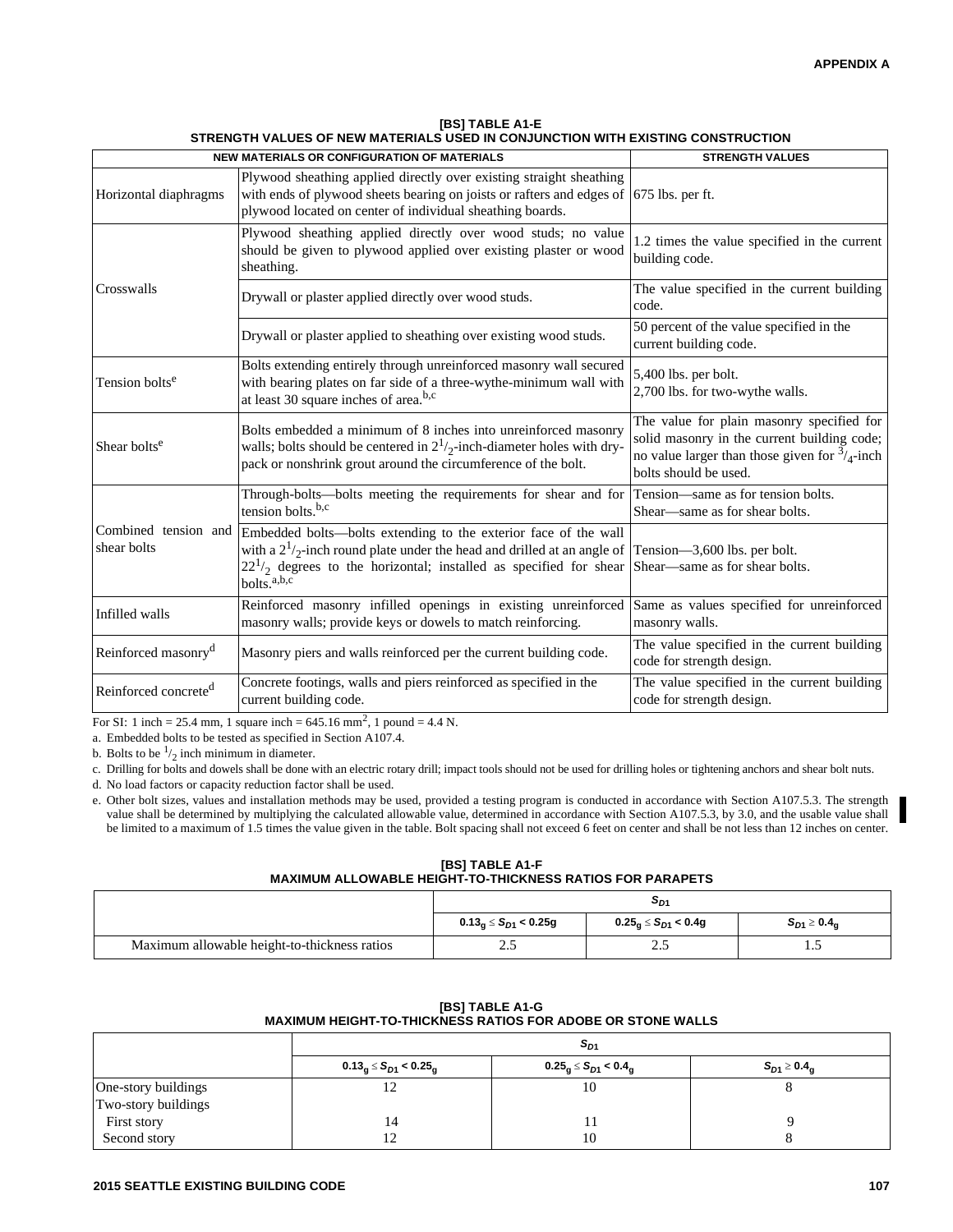

- $1.$ Region of demand-capacity ratios where crosswalls may be used to increase  $h/t$  ratios.
- Region of demand-capacity ratios where h/t ratios of "buildings with crosswalls" may be used,  $2.$ whether or not crosswalls are present.
- Region of demand-capacity ratios where h/t ratios of "all other buildings" shall be used,  $3.$ whether or not crosswalls are present.

#### **[BS] FIGURE A1-1 ACCEPTABLE DIAPHRAGM SPAN**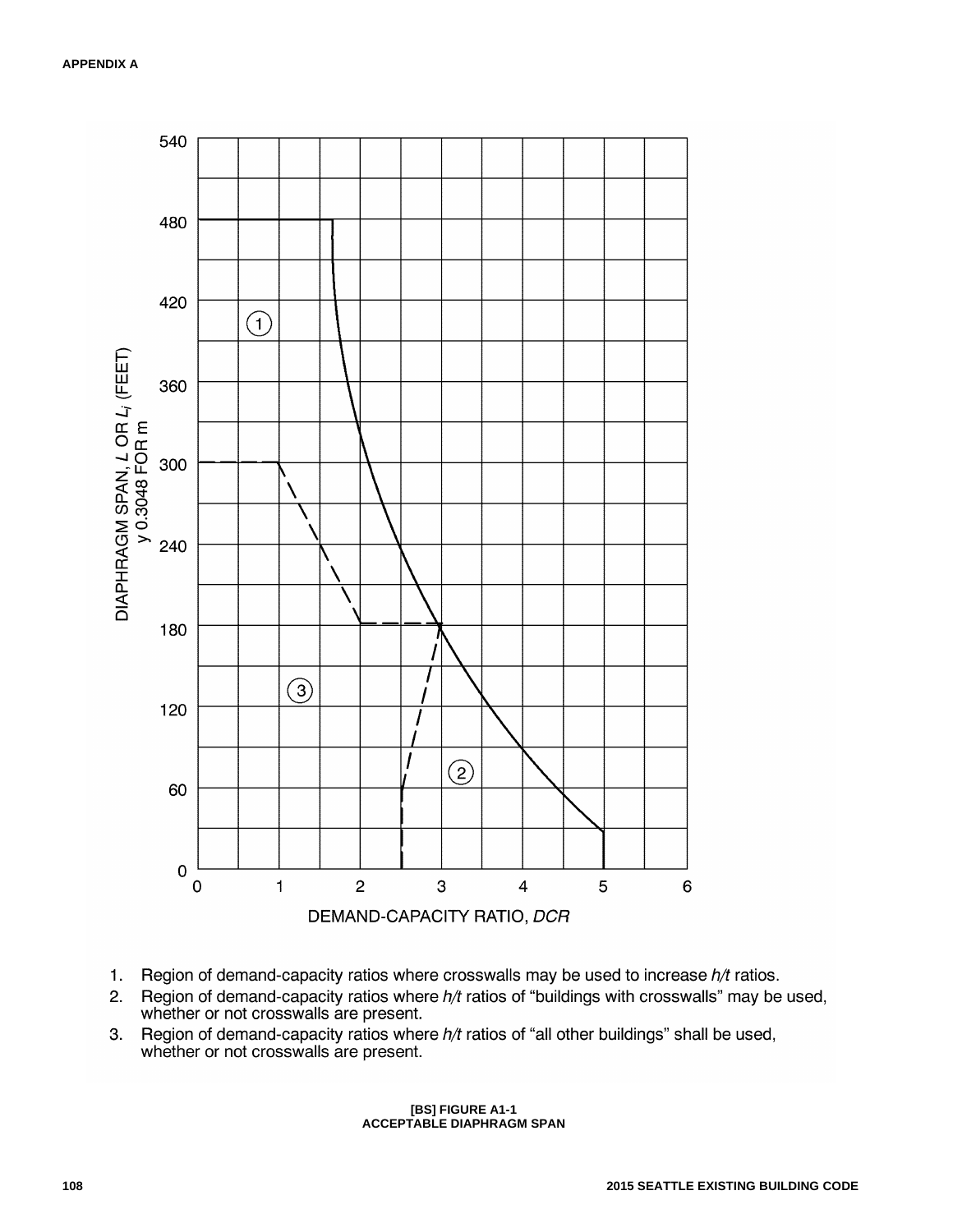

- = Allowable shear strength of a pier. Va
- $V_p$ = Shear force assigned to a pier on the basis of a relative shear rigidity analysis.
- $V_r$ = Rocking shear capacity of pier.
- $V_{\text{wx}}$  = Total shear force resisted by the wall.
- $\Sigma V_r$  = Rocking shear capacity of all piers in the wall.

#### **[BS] FIGURE A1-2 ANALYSIS OF URM WALL IN-PLANE SHEAR FORCES**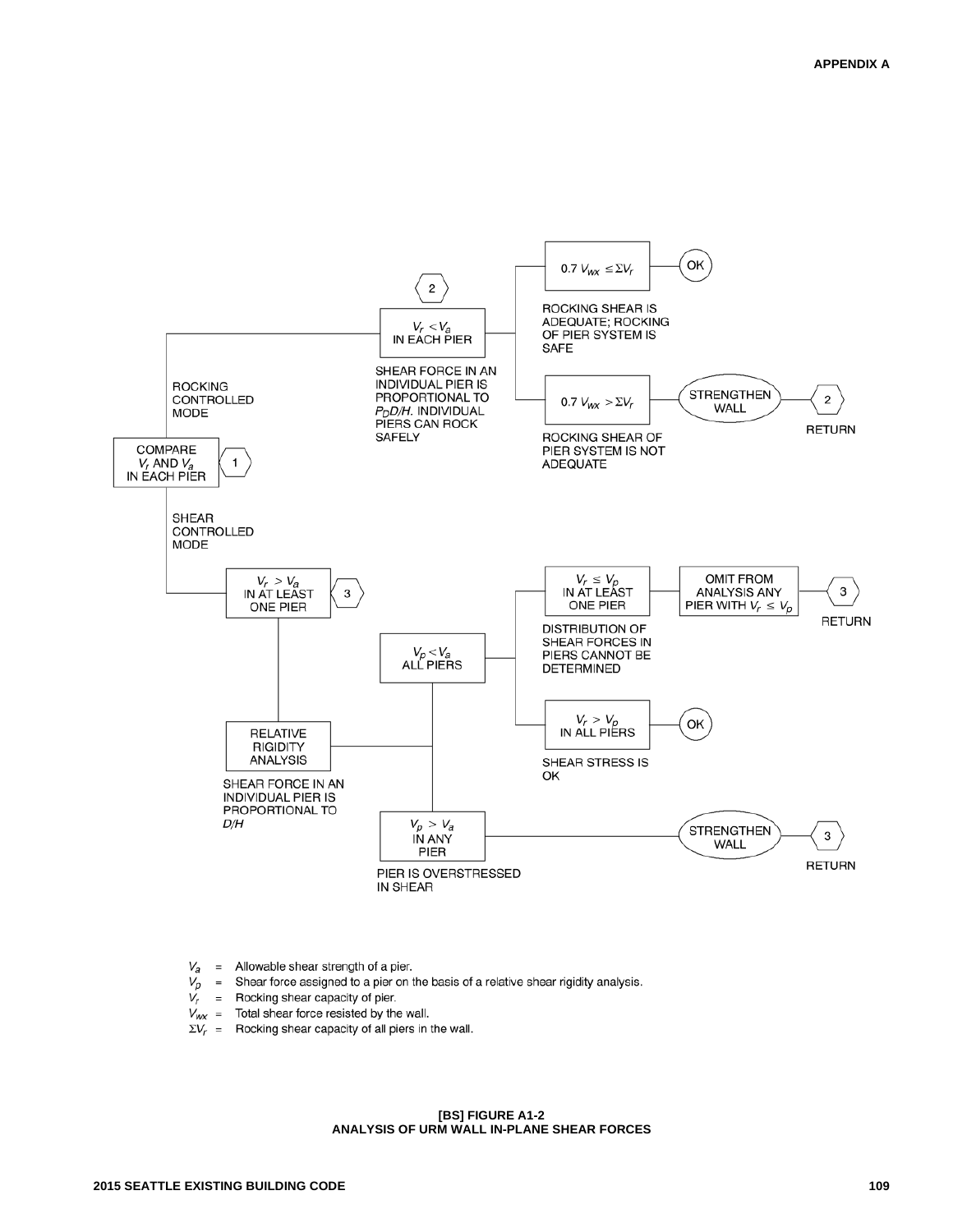## **CHAPTER A2**

## **EARTHQUAKE HAZARD REDUCTION IN EXISTING REINFORCED CONCRETE AND REINFORCED MASONRY WALL BUILDINGS WITH FLEXIBLE DIAPHRAGMS**

Appendix A2 is not adopted by The City of Seattle.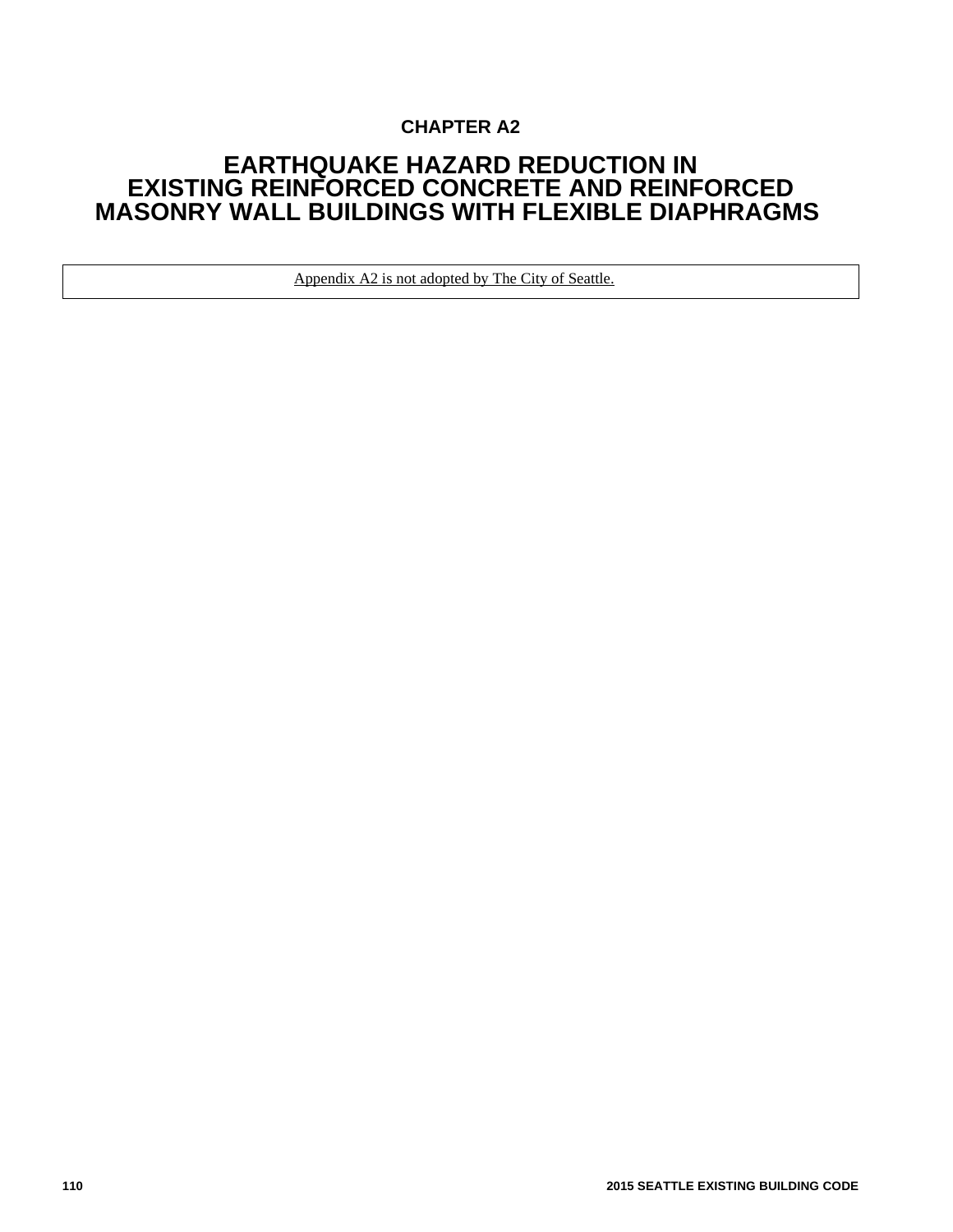## **CHAPTER A3**

## **PRESCRIPTIVE PROVISIONS FOR SEISMIC STRENGTHENING OF CRIPPLE WALLS AND SILL PLATE ANCHORAGE OF LIGHT, WOOD-FRAME RESIDENTIAL BUILDINGS**

#### **SECTION A301 GENERAL**

**[BS] A301.1 Purpose.** The provisions of this chapter are intended to promote public safety and welfare by reducing the risk of earthquake-induced damage to existing woodframe residential buildings. The requirements contained in this chapter are prescriptive minimum standards intended to improve the seismic performance of residential buildings; however, they will not necessarily prevent earthquake damage.

This chapter sets standards for strengthening that may be approved by the *code official* without requiring plans or calculations prepared by a registered design professional. The provisions of this chapter are not intended to prevent the use of any material or method of construction not prescribed herein. The *code official* may require that construction documents for strengthening using alternative materials or methods be prepared by a registered design professional.

**[BS] A301.2 Scope.** The provisions of this chapter apply to residential buildings of light-frame wood construction containing one or more of the structural weaknesses specified in Section A303.

**Exception:** The provisions of this chapter do not apply to the buildings, or elements thereof, listed below. These buildings or elements require analysis by a registered design professional in accordance with Section A301.3 to determine appropriate strengthening:

- 1. Group R-1, R-2 or R-4 occupancies with more than four dwelling units.
- 2. Buildings with a lateral force-resisting system using poles or columns embedded in the ground.
- 3. Cripple walls that exceed 4 feet (1219 mm) in height.
- 4. Buildings exceeding three stories in height and any three-story building with cripple wall studs exceeding 14 inches (356 mm) in height.
- 5. Buildings where the *code official* determines that conditions exist that are beyond the scope of the prescriptive requirements of this chapter.
- 6. Buildings or portions thereof constructed on concrete slabs on grade.

**[BS] A301.3 Alternative design procedures.** The details and prescriptive provisions herein are not intended to be the only acceptable strengthening methods permitted. Alternative details and methods shall be permitted to be used where approved by the code official. Approval of alternatives shall be based on a demonstration that the method or material used is at least equivalent in terms of strength, deflection and

capacity to that provided by the prescriptive methods and materials.

Where analysis by a registered design professional is required, such analysis shall be in accordance with all requirements of the building code, except that the seismic forces may be taken as 75 percent of those specified in the building code.

#### **SECTION A302 DEFINITIONS**

For the purpose of this chapter, in addition to the applicable definitions in the building code, certain additional terms are defined as follows:

**[BS] ADHESIVE ANCHOR.** An assembly consisting of a threaded rod, washer, nut, and chemical adhesive approved by the *code official* for installation in existing concrete or masonry.

**[BS] CRIPPLE WALL.** A wood-frame stud wall extending from the top of the foundation to the underside of the lowest floor framing.

**[BS] EXPANSION ANCHOR.** An approved post-installed anchor, inserted into a predrilled hole in existing concrete or masonry, that transfers loads to or from the concrete or masonry by direct bearing or friction or both.

[BS] PERIMETER FOUNDATION. A foundation system that is located under the exterior walls of a building.

**[BS] SNUG-TIGHT.** As tight as an individual can torque a nut on a bolt by hand, using a wrench with a 10-inch-long (254 mm) handle, and the point at which the full surface of the plate washer is contacting the wood member and slightly indenting the wood surface.

**[BS] WOOD STRUCTURAL PANEL.** A panel manufactured from veneers, wood strands or wafers or a combination of veneer and wood strands or wafers bonded together with waterproof synthetic resins or other suitable bonding systems. Examples of wood structural panels are:

**Composite panels.** A wood structural panel that is comprised of wood veneer and reconstituted wood-based material and bonded together with waterproof adhesive;

**Oriented strand board (OSB).** A mat-formed wood structural panel comprised of thin rectangular wood strands arranged in cross-aligned layers with surface layers normally arranged in the long panel direction and bonded with waterproof adhesive; or

**Plywood.** A wood structural panel comprised of plies of wood veneer arranged in cross-aligned layers. The plies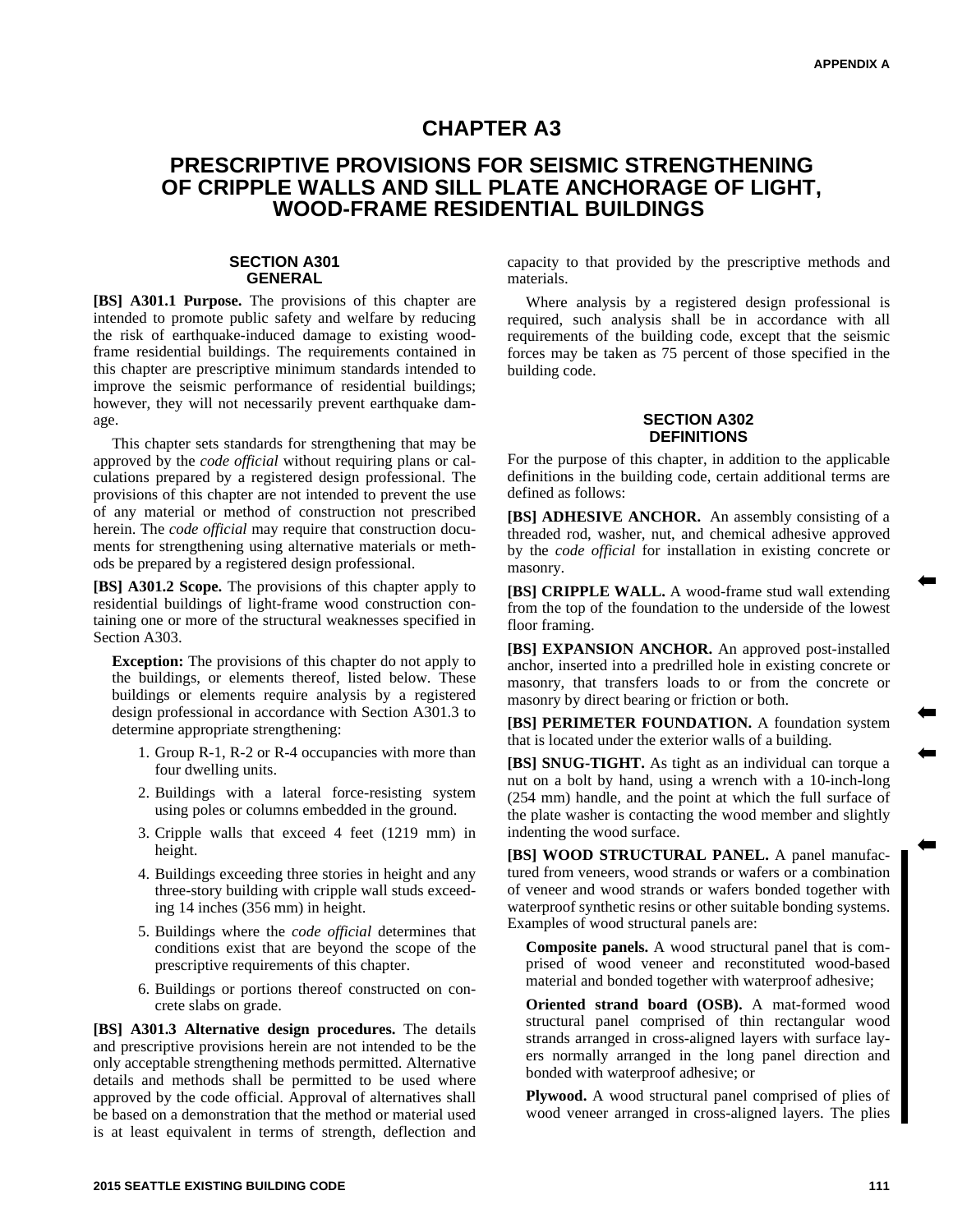are bonded with waterproof adhesive that cures on application of heat and pressure.

#### **SECTION A303 STRUCTURAL WEAKNESSES**

**[BS] A303.1 General.** For the purposes of this chapter, any of the following conditions shall be deemed a structural weakness:

- 1. Sill plates or floor framing that are supported directly on the ground without a foundation system that conforms to the building code.
- 2. A perimeter foundation system that is constructed only of wood posts supported on isolated pad footings.
- 3. Perimeter foundation systems that are not continuous.

#### **Exceptions:**

- 1. Existing single-story exterior walls not exceeding 10 feet (3048 mm) in length, forming an extension of floor area beyond the line of an existing continuous perimeter foundation.
- 2. Porches, storage rooms and similar spaces not containing fuel-burning appliances.
- 4. A perimeter foundation system that is constructed of unreinforced masonry or stone.
- 5. Sill plates that are not connected to the foundation or that are connected with less than what is required by the building code.

**Exception:** Where approved by the *code official*, connections of a sill plate to the foundation made with other than sill bolts may be accepted if the capacity of the connection is equivalent to that required by the building code.

6. Cripple walls that are not braced in accordance with the requirements of Section A304.4 and Table A3-A, or cripple walls not braced with diagonal sheathing or wood structural panels in accordance with the building code.

#### **SECTION A304 STRENGTHENING REQUIREMENTS**

#### **[BS] A304.1 General.**

**[BS] A304.1.1 Scope.** The structural weaknesses noted in Section A303 shall be strengthened in accordance with the requirements of this section. Strengthening work may include both new construction and alteration of existing construction. Except as provided herein, all strengthening work and materials shall comply with the applicable provisions of the building code.

**[BS] A304.1.2 Condition of existing wood materials.** All existing wood materials that will be a part of the strengthening work (sills, studs, sheathing, etc.) shall be in a sound condition and free from defects that substantially reduce the capacity of the member. Any wood material found to contain fungus infection shall be removed and replaced with new material. Any wood material found to be infested with insects or to have been infested with insects shall be strengthened or replaced with new materials to provide a net dimension of sound wood at least equal to its undamaged original dimension.

**[BS] A304.1.3 Floor joists not parallel to foundations.** Floor joists framed perpendicular or at an angle to perimeter foundations shall be restrained either by an existing nominal 2-inch-wide (51 mm) continuous rim joist or by a nominal 2-inch-wide (51 mm) full-depth block between alternate joists in one-and two-story buildings, and between each joist in three-story buildings. Existing blocking for multistory buildings must occur at each joist space above a braced cripple wall panel.

Existing connections at the top and bottom edges of an existing rim joist or blocking need not be verified in onestory buildings. In multistory buildings, the existing top edge connection need not be verified; however, the bottom edge connection to either the foundation sill plate or the top plate of a cripple wall shall be verified. The minimum existing bottom edge connection shall consist of 8d toenails spaced 6 inches (152 mm) apart for a continuous rim joist, or three 8d toenails per block. When this minimum bottom edge-connection is not present or cannot be verified, a supplemental connection installed as shown in Figure A3-8A or A3-8C shall be provided.

Where an existing continuous rim joist or the minimum existing blocking does not occur, new  $\frac{3}{4}$ -inch (19.1 mm) or  $23/32$ -inch (18 mm) wood structural panel blocking installed tightly between floor joists and nailed as shown in Figure A3-9 shall be provided at the inside face of the cripple wall. In lieu of wood structural panel blocking, tight fitting, full-depth 2-inch (51 mm) blocking may be used. New blocking may be omitted where it will interfere with vents or plumbing that penetrates the wall.

**[BS] A304.1.4 Floor joists parallel to foundations.** Where existing floor joists are parallel to the perimeter foundations, the end joist shall be located over the foundation and, except for required ventilation openings, shall be continuous and in continuous contact with the foundation sill plate or the top plate of the cripple wall. Existing connections at the top and bottom edges of the end joist need not be verified in one-story buildings. In multistory buildings, the existing top edge connection of the end joist need not be verified; however, the bottom edge connection to either the foundation sill plate or the top plate of a cripple wall shall be verified. The minimum bottom edge connection shall be 8d toenails spaced 6 inches (152 mm) apart. If this minimum bottom edge connection is not present or cannot be verified, a supplemental connection installed as shown in Figure A3-8B, A3-8C or A3-9 shall be provided.

#### **[BS] A304.2 Foundations.**

**[BS] A304.2.1 New perimeter foundations.** New perimeter foundations shall be provided for structures with the structural weaknesses noted in Items 1 and 2 of Section A303. Soil investigations or geotechnical studies are not required for this work unless the building is located in a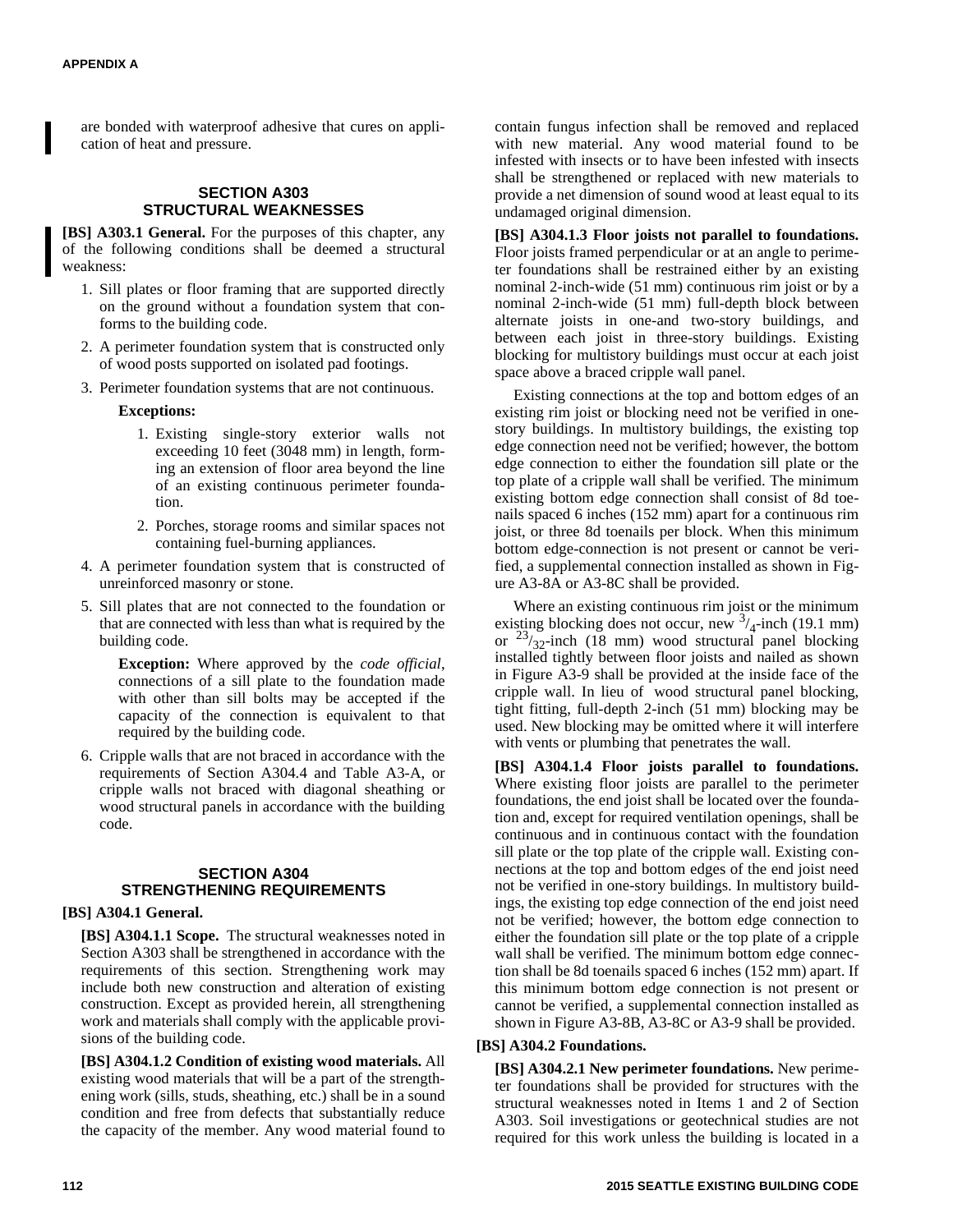special study zone as designated by the *code official* or other authority having jurisdiction.

**[BS] A304.2.2 Evaluation of existing foundations.** Partial perimeter foundations or unreinforced masonry foundations shall be evaluated by a registered design professional for the force levels specified in Section A301.3. Test reports or other substantiating data to determine existing foundation material strengths shall be submitted to the *code official*. Where approved by the *code official*, these existing foundation systems may be strengthened in accordance with the recommendations included with the evaluation in lieu of being replaced.

**Exception:** In lieu of testing existing foundations to determine material strengths, and where approved by the *code official*, a new nonperimeter foundation system designed for the forces specified in Section A301.3 may be used to resist lateral forces from perimeter walls. A registered design professional shall confirm the ability of the existing diaphragm to transfer seismic forces to the new nonperimeter foundations.

**[BS] A304.2.3 Details for new perimeter foundations.** All new perimeter foundations shall be continuous and constructed according to either Figure A3-1 or A3-2. All new construction materials shall comply with the requirements of building code. Where approved by the *code official*, the existing clearance between existing floor joists or girders and existing grade below the floor need not comply with the building code.

**Exception:** Where designed by a registered design professional and approved by the *code official*, partial perimeter foundations may be used in lieu of a continuous perimeter foundation.

**[BS] A304.2.4 New concrete foundations.** New concrete foundations shall have a minimum compressive strength of 2,500 pounds per square inch (17.24 MPa) at 28 days.

**[BS] A304.2.5 New hollow-unit masonry foundations.** New hollow-unit masonry foundations shall be solidly grouted. The grout shall have minimum compressive strength of 2,000 pounds per square inch (13.79 MPa). Mortar shall be Type M or S.

**[BS] A304.2.6 New sill plates.** Where new sill plates are used in conjunction with new foundations, they shall be minimum  $2\times$  nominal thickness and shall be preservativetreated wood or naturally durable wood permitted by the building code for similar applications, and shall be marked or branded by an approved agency. Fasteners in contact with preservative-treated wood shall be hot-dip galvanized or other material permitted by the building code for similar applications. Anchors, that attach a preservative-treated sill plate to the foundation, shall be permitted to be of mechanically deposited zinc-coated steel with coating weights in accordance with ASTM B 695, Class 55 minimum. Metal framing anchors in contact with preservativetreated wood shall be galvanized in accordance with ASTM A 653 with a G 185 coating.

#### **[BS] A304.3 Foundation sill plate anchorage.**

**[BS] A304.3.1 Existing perimeter foundations.** Where the building has an existing continuous perimeter foundation, all perimeter wall sill plates shall be anchored to the foundation with adhesive anchors or expansion anchors in accordance with Table A3-A.

Anchors shall be installed in accordance with Figure A3-3, with the plate washer installed between the nut and the sill plate. The nut shall be tightened to a snug-tight condition after curing is complete for adhesive anchors and after expansion wedge engagement for expansion anchors. All anchors shall be installed in accordance with manufacturer's recommendations. Where existing conditions prevent anchor installations through the sill plate, this connection shall be made in accordance with Figure A3-4A, A3-4B or A3-4C. The spacing of these alternate connections shall comply with the maximum spacing requirements of Table A3-A. Expansion anchors shall not be used where the installation causes surface cracking of the foundation wall at the locations of the anchor.

**[BS] A304.3.2 Placement of anchors.** Anchors shall be placed within 12 inches (305 mm), but not less than 9 inches (229 mm), from the ends of sill plates and shall be placed in the center of the stud space closest to the required spacing. New sill plates may be installed in pieces where necessary because of existing conditions. For lengths of sill plates 12 feet (3658 mm) or greater, anchors shall be spaced along the sill plate as specified in Table A3-A. For other lengths of sill plate, anchor placement shall be in accordance with Table A3-B.

**Exception:** Where physical obstructions such as fireplaces, plumbing or heating ducts interfere with the placement of an anchor, the anchor shall be placed as close to the obstruction as possible, but not less than 9 inches (229 mm) from the end of the plate. Center-tocenter spacing of the anchors shall be reduced as necessary to provide the minimum total number of anchors required based on the full length of the wall. Center-tocenter spacing shall be not less than 12 inches (305 mm).

**[BS] A304.3.3 New perimeter foundations.** Sill plates for new perimeter foundations shall be anchored in accordance with Table A3-A and as shown in Figure A3-1 or A3-2.

#### **[BS] A304.4 Cripple wall bracing.**

**[BS] A304.4.1 General.** Exterior cripple walls not exceeding 4 feet (1219 mm) in height shall be permitted to be specified by the prescriptive bracing method in Section A304.4. Cripple walls over 4 feet (1219 mm) in height require analysis by a registered design professional in accordance with Section A301.3.

**[BS] A304.4.1.1 Sheathing installation requirements.** Wood structural panel sheathing shall be not less than  $15/32$ -inch (12 mm) thick and shall be installed in accordance with Figure A3-5 or A3-6. All individual pieces of wood structural panels shall be nailed with 8d common nails spaced 4 inches (102 mm) on center at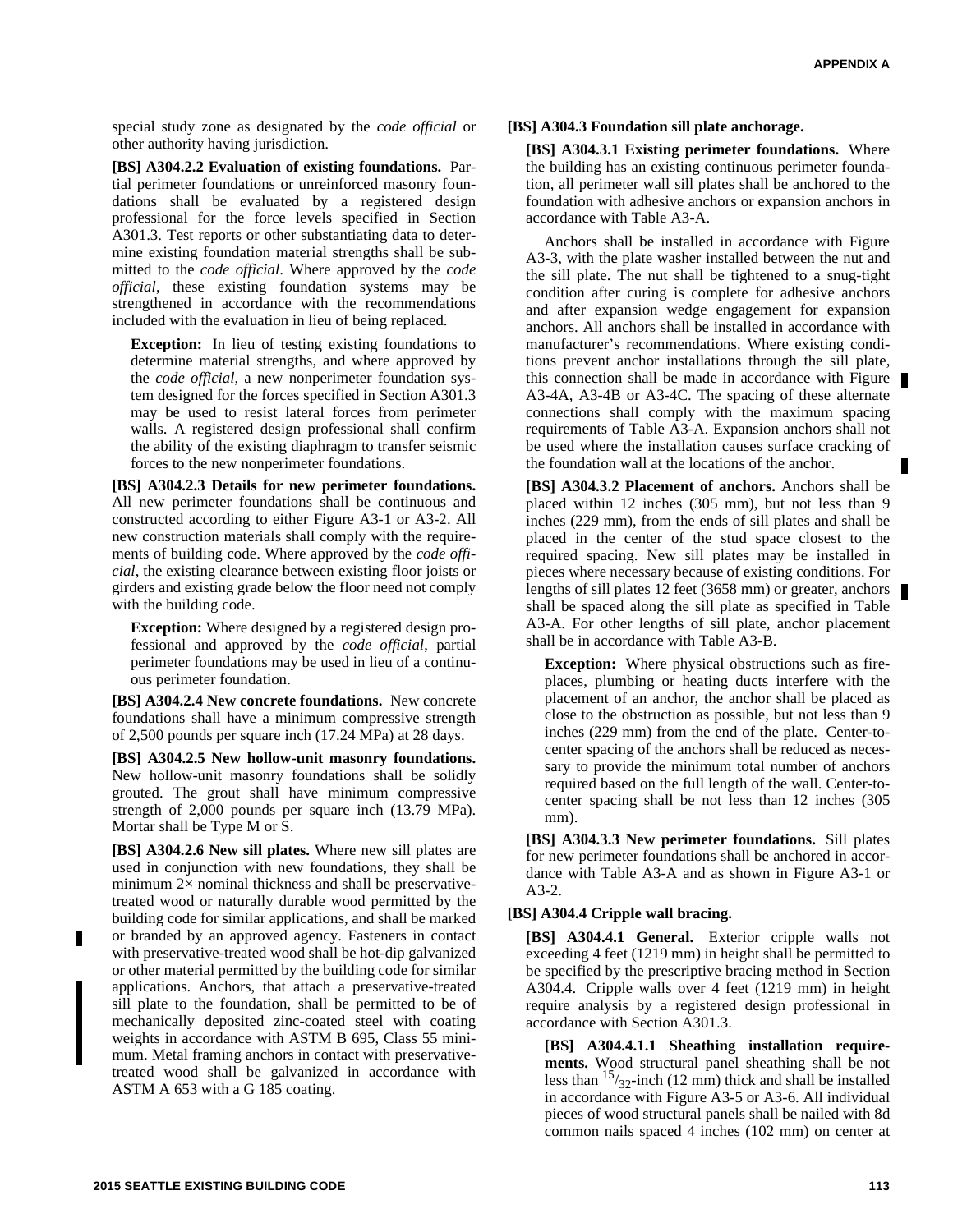all edges and 12 inches (305 mm) on center at each intermediate support with not less than two nails for each stud. Nails shall be driven so that their heads are flush with the surface of the sheathing and shall penetrate the supporting member a minimum of  $1^{1/2}$  inches (38 mm). When a nail fractures the surface, it shall be left in place and not counted as part of the required nailing. A new 8d nail shall be located within 2 inches (51 mm) of the discounted nail and be hand-driven flush with the sheathing surface. Where the installation involves horizontal joints, those joints shall occur over nominal 2-inch by 4-inch (51 mm by 102 mm) blocking installed with the nominal 4-inch (102 mm) dimension against the face of the plywood.

Vertical joints at adjoining pieces of wood structural panels shall be centered on studs such that there is a minimum  $\frac{1}{8}$  inch (3.2 mm) between the panels. Where required edge distances cannot be maintained because of the width of the existing stud, a new stud shall be added adjacent to the existing studs and connected in accordance with Figure A3-7.

**[BS] A304.4.2 Distribution and amount of bracing.** See Table A3-A and Figure A3-10 for the distribution and amount of bracing required for each wall line. Each braced panel length must be at least two times the height of the cripple stud. Where the minimum amount of bracing prescribed in Table A3-A cannot be installed along any walls, the bracing must be designed in accordance with Section A301.3.

**Exception:** Where physical obstructions such as fireplaces, plumbing or heating ducts interfere with the placement of cripple wall bracing, the bracing shall then be placed as close to the obstruction as possible. The total amount of bracing required shall not be reduced because of obstructions.

**[BS] A304.4.3 Stud space ventilation.** When bracing materials are installed on the interior face of studs forming an enclosed space between the new bracing and the existing exterior finish, each braced stud space must be ventilated. Adequate ventilation and access for future inspection shall be provided by drilling one 2-inch to 3 inch-diameter (51 mm to 76 mm) round hole through the sheathing, nearly centered between each stud at the top and bottom of the cripple wall. Such holes should be spaced a minimum of 1 inch (25 mm) clear from the sill or top plates. In stud spaces containing sill bolts, the hole shall be located on the center line of the sill bolt but not closer than 1 inch (25 mm) clear from the nailing edge of the sheathing. When existing blocking occurs within the stud space, additional ventilation holes shall be placed above and below the blocking, or the existing block shall be removed and a new nominal 2-inch by 4-inch (51 mm by 102 mm) block shall be installed with the nominal 4 inch (102 mm) dimension against the face of the plywood. For stud heights less than 18 inches (457 mm), only one ventilation hole need be provided.

**[BS] A304.4.4 Existing underfloor ventilation.** Existing underfloor ventilation shall not be reduced without providing equivalent new ventilation as close to the existing ven-

tilation as possible. Braced panels may include underfloor ventilation openings when the height of the opening, measured from the top of the foundation wall to the top of the opening, does not exceed 25 percent of the height of the cripple stud wall; however, the length of the panel shall be increased a distance equal to the length of the opening or one stud space minimum. Where an opening exceeds 25 percent of the cripple wall height, braced panels shall not be located where the opening occurs. See Figure A3-7.

**Exception:** For homes with a post and pier foundation system where a new continuous perimeter foundation system is being installed, new ventilation shall be provided in accordance with the building code.

**[BS] A304.5 Quality control.** All work shall be subject to inspection by the *code official* including, but not limited to:

- 1. Placement and installation of new adhesive or expansion anchors installed in existing foundations. Special inspection is not required for adhesive anchors installed in existing foundations regulated by the prescriptive provisions of this chapter.
- 2. Installation and nailing of new cripple wall bracing.
- 3. Any work may be subject to special inspection when required by the *code official* in accordance with the building code.

**[BS] A304.5.1 Nails.** All nails specified in this chapter shall be common wire nails of the following diameters and lengths: 8d nails shall be 0.131 inch by  $2^{1/2}$  inches. 10d nails shall be 0.148 inch by 3 inches. 12d nails shall be 0.148 inch by  $3^{1/4}$  inches. 16d nails shall be 0.162 inch by  $3^{1/2}$  inches. Nails used to attach metal framing connectors directly to wood members shall be as specified by the connector manufacturer in an approved report.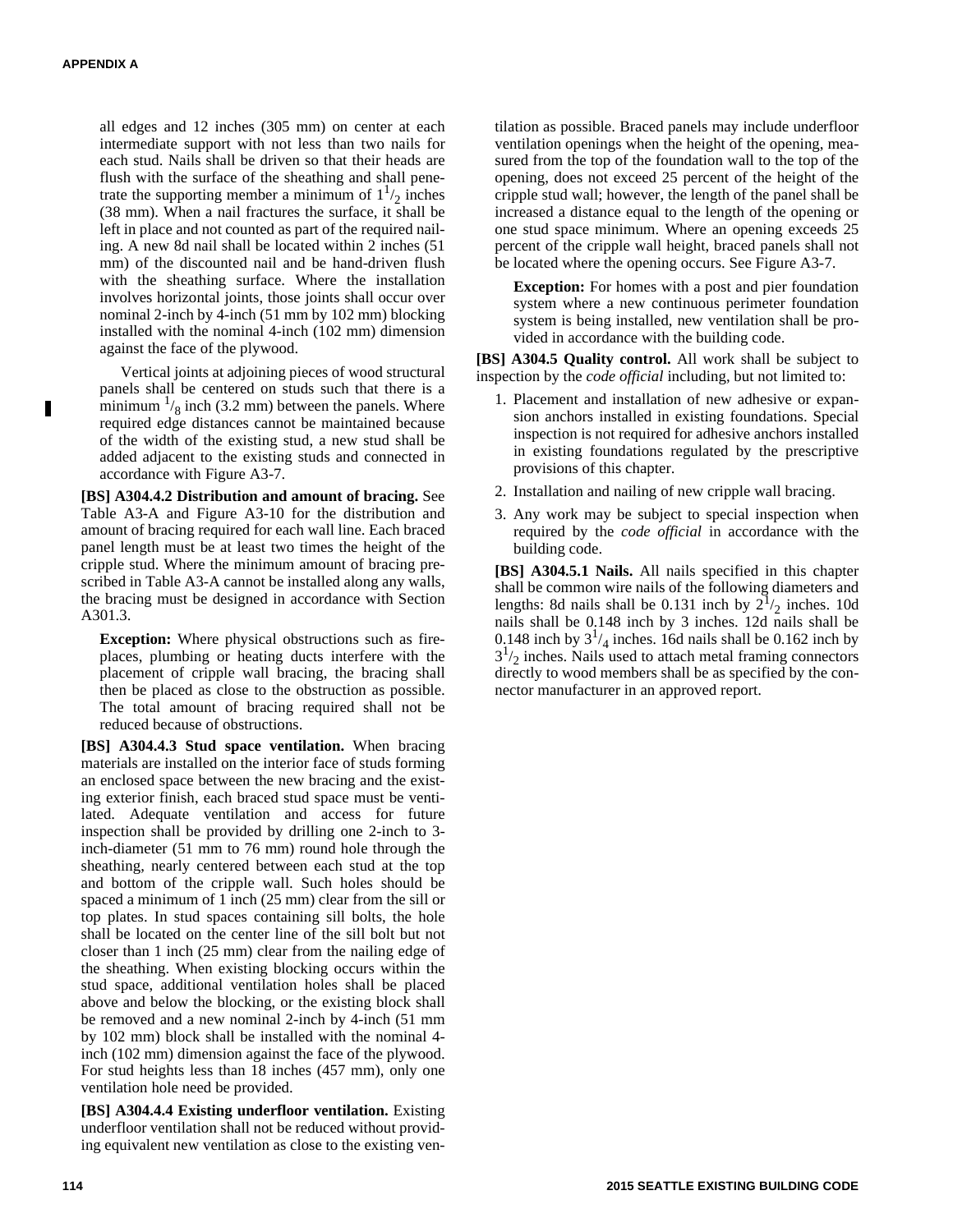## **CHAPTER A4**

## **EARTHQUAKE RISK REDUCTION IN WOOD-FRAME RESIDENTIAL BUILDINGS WITH SOFT, WEAK OR OPEN FRONT WALLS**

#### **SECTION A401 GENERAL**

**[BS] A401.1 Purpose.** The purpose of this chapter is to promote public welfare and safety by reducing the risk of death or injury that may result from the effects of earthquakes on existing wood-frame, multiunit residential buildings. The ground motions of past earthquakes have caused the loss of human life, personal injury and property damage in these types of buildings. This chapter creates minimum standards to strengthen the more vulnerable portions of these structures. When fully followed, these minimum standards will improve the performance of these buildings but will not necessarily prevent all earthquake-related damage.

**[BS] A401.2 Scope.** The provisions of this chapter shall apply to all existing Occupancy Group R-1 and R-2 buildings of wood construction or portions thereof where the structure has a soft, weak, or open-front wall line, and there exists one or more stories above**.**

#### **SECTION A402 DEFINITIONS**

Notwithstanding the applicable definitions, symbols and notations in the building code, the following definitions shall apply for the purposes of this chapter:

**[BS] ASPECT RATIO.** The span-width ratio for horizontal diaphragms and the height-length ratio for shear walls.

**[BS] GROUND FLOOR.** Any floor whose elevation is immediately accessible from an adjacent grade by vehicles or pedestrians. The ground floor portion of the structure does not include any floor that is completely below adjacent grades.

**[BS] NONCONFORMING STRUCTURAL MATERI-ALS.** Wall bracing materials other than wood structural panels or diagonal sheathing.

**[BS] OPEN-FRONT WALL LINE.** An exterior wall line, without vertical elements of the lateral force-resisting system, that requires tributary seismic forces to be resisted by diaphragm rotation or excessive cantilever beyond parallel lines of shear walls. Diaphragms that cantilever more than 25 percent of the distance between lines of lateral force-resisting elements from which the diaphragm cantilevers shall be considered excessive. Exterior exit balconies of 6 feet (1829 mm) or less in width shall not be considered excessive cantilevers.

**[BS] RETROFIT.** An improvement of the lateral forceresisting system by *alteration* of existing structural elements or *addition* of new structural elements.

**[BS] SOFT WALL LINE.** A wall line whose lateral stiffness is less than that required by story drift limitations or deforma-

tion compatibility requirements of this chapter. In lieu of analysis, a soft wall line may be defined as a wall line in a story where the story stiffness is less than 70 percent of the story above for the direction under consideration.

**[BS] STORY.** A story as defined by the building code, including any basement or underfloor space of a building with cripple walls exceeding 4 feet (1219 mm) in height.

**[BS] STORY STRENGTH.** The total strength of all seismic-resisting elements sharing the same story shear in the direction under consideration.

**[BS] WALL LINE.** Any length of wall along a principal axis of the building used to provide resistance to lateral loads. Parallel wall lines separated by less than 4 feet (1219 mm) shall be considered one wall line for the distribution of loads.

**[BS] WEAK WALL LINE.** A wall line in a story where the story strength is less than 80 percent of the story above in the direction under consideration.

#### **SECTION A403 ANALYSIS AND DESIGN**

**[BS] A403.1 General.** All modifications required by the provisions in this chapter shall be designed in accordance with the *International Building Code* provisions for new construction, except as modified by this chapter.

**Exception:** Buildings for which the prescriptive measures provided in Section A404 apply and are used.

No *alteration* of the existing lateral force-resisting system or vertical load-carrying system shall reduce the strength or stiffness of the existing structure, unless the altered structure would remain in conformance to the building code and this chapter.

**[BS] A403.2 Scope of analysis.** This chapter requires the *alteration*, *repair*, replacement or *addition* of structural elements and their connections to meet the strength and stiffness requirements herein. The lateral-load-path analysis shall include the resisting elements and connections from the wood diaphragm immediately above any soft, weak or open-front wall lines to the foundation soil interface or to the uppermost story of a podium structure comprised of steel, masonry, or concrete structural systems that supports the upper, woodframed structure. Stories above the uppermost story with a soft, weak, or open-front wall line shall be considered in the analysis but need not be modified. The lateral-load-path analysis for added structural elements shall also include evaluation of the allowable soil-bearing and lateral pressures in accordance with the building code. Where any portion of a building within the scope of this chapter is constructed on or into a slope steeper than one unit vertical in three units hori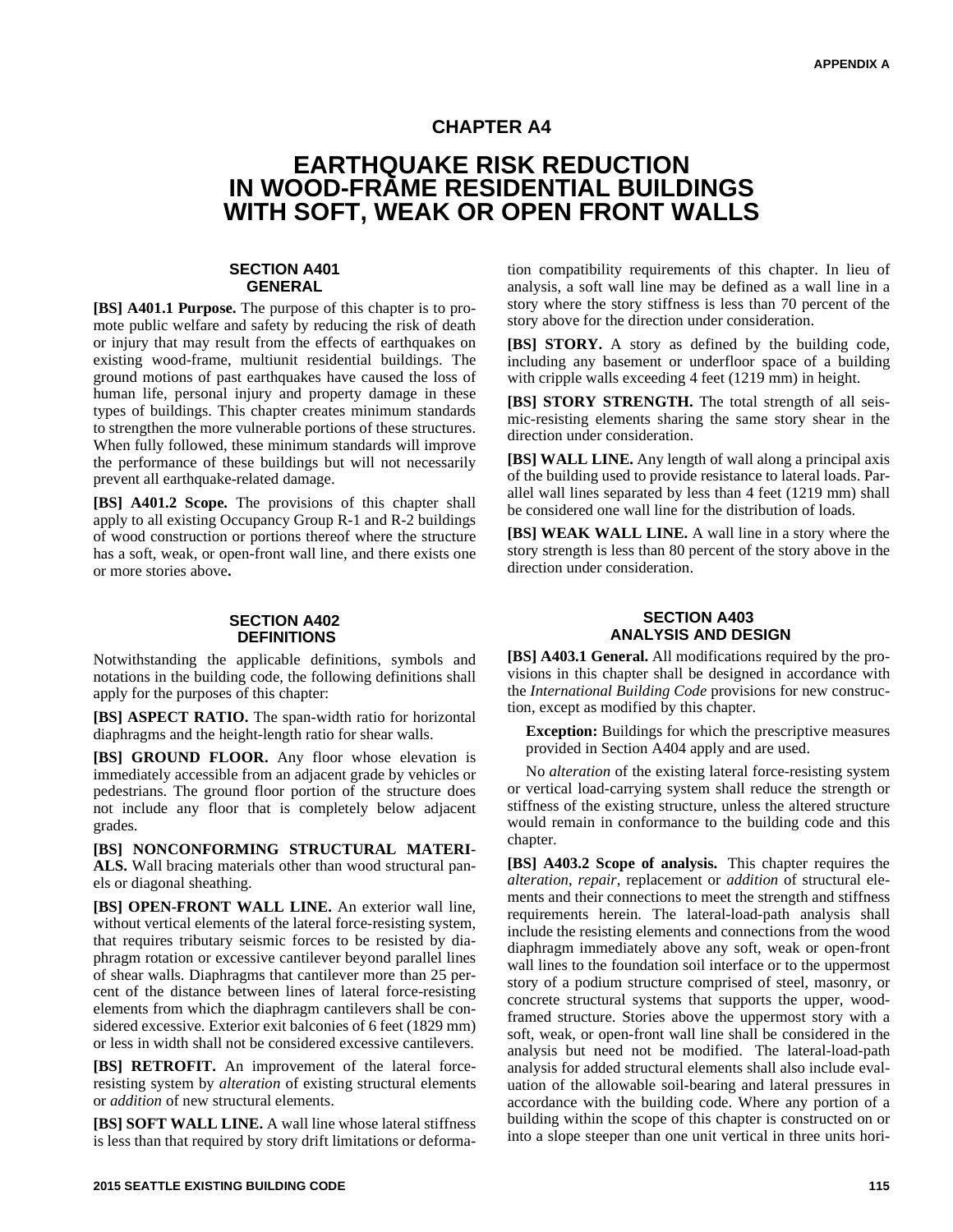zontal (33-percent slope), the lateral force-resisting system at and below the base level diaphragm shall be analyzed for the effects of concentrated lateral forces at the base caused by this hillside condition.

**Exception:** When an open-front, weak or soft wall line exists because of parking at the ground floor of a twostory building and the parking area is less than 20 percent of the ground floor area, then only the wall lines in the open, weak or soft directions of the enclosed parking area need comply with the provisions of this chapter.

**[BS] A403.3 Design base shear and design parameters.** The design base shear in a given direction shall be permitted to be 75 percent of the value required for similar new construction in accordance with the building code. The value of *R* used in the design of the strengthening of any story shall not exceed the lowest value of *R* used in the same direction at any story above. The system overstrength factor,  $\Delta_0$ , and the deflection amplification factor, *C<sup>d</sup>* , shall be not less than the largest respective value corresponding to the *R* factor being used in the direction under consideration.

#### **Exceptions:**

- 1. For structures assigned to Seismic Design Category B, values of *R*,  $\Delta_0$  and  $C_d$  shall be permitted to be based on the seismic force-resisting system being used to achieve the required strengthening.
- 2. For structures assigned to Seismic Design Category C or D, values of *R*,  $\Delta_0$  and  $C_d$  shall be permitted to be based on the seismic force-resisting system being used to achieve the required strengthening, provided that when the strengthening is complete, the strengthened structure will not have an extreme weak story irregularity defined as Type 5b in ASCE 7 Table 12.3-2.
- 3. For structures assigned to Seismic Design Category E, values of *R*,  $\Delta_0$  and  $C_d$  shall be permitted to be based on the seismic force-resisting system being used to achieve the required strengthening, provided that when the strengthening is complete, the strengthened structure will not have an extreme soft story, a weak story, or an extreme weak story irregularity defined, respectively, as Types 1b, 5a and 5b in ASCE 7 Table 12.3-2.

**[BS] A403.4 Story drift limitations.** The calculated story drift for each retrofitted story shall not exceed the allowable deformation compatible with all vertical load-resisting elements and 0.025 times the story height. The calculated story drift shall not be reduced by the effects of horizontal diaphragm stiffness but shall be increased when these effects produce rotation. Drift calculations shall be in accordance with the building code.

**[BS] A403.4.1 Pole structures.** The effects of rotation and soil stiffness shall be included in the calculated story drift where lateral loads are resisted by vertical elements whose required depth of embedment is determined by pole formulas. The coefficient of subgrade reaction used in deflection calculations shall be based on a geotechnical

investigation conducted in accordance with the building code.

**[BS] A403.5 Deformation compatibility and P** Δ **effects.** The requirements of the building code shall apply, except as modified herein. All structural framing elements and their connections not required by design to be part of the lateral force-resisting system shall be designed and/or detailed to be adequate to maintain support of expected gravity loads when subjected to the expected deformations caused by seismic forces. Increased demand due to P  $\Delta$  effects and story sidesway stability shall be considered in retrofit stories that rely on the strength and stiffness of cantilever columns for lateral resistance.

**[BS] A403.6 Ties and continuity.** All parts of the structure included in the scope of Section A403.2 shall be interconnected as required by the building code.

**[BS] A403.7 Collector elements.** Collector elements shall be provided that can transfer the seismic forces originating in other portions of the building to the elements within the scope of Section A403.2 that provide resistance to those forces.

**[BS] A403.8 Horizontal diaphragms.** The strength of an existing horizontal diaphragm sheathed with wood structural panels or diagonal sheathing need not be investigated unless the diaphragm is required to transfer lateral forces from vertical elements of the seismic force-resisting system above the diaphragm to elements below the diaphragm because of an offset in placement of the elements.

Rotational effects shall be accounted for when asymmetric wall stiffness increases shear demands.

**[BS] A403.9 Wood-framed shear walls.** Wood-framed shear walls shall have strength and stiffness sufficient to resist the seismic loads and shall conform to the requirements of this section.

**[BS] A403.9.1 Gypsum or cement plaster products.** Gypsum or cement plaster products shall not be used to provide lateral resistance in a soft or weak story or in a story with an open-front wall line, whether or not new elements are added to mitigate the soft, weak or open-front condition.

#### **[BS] A403.9.2 Wood structural panels.**

**[BS] A403.9.2.1 Drift limit.** Wood structural panel shear walls shall meet the story drift limitation of Section A403.4. Conformance to the story drift limitation shall be determined by approved testing or calculation. Individual shear panels shall be permitted to exceed the maximum aspect ratio, provided the allowable story drift and allowable shear capacities are not exceeded.

**[BS] A403.9.2.2 Openings.** Shear walls are permitted to be designed for continuity around openings in accordance with the building code. Blocking and steel strapping shall be provided at corners of the openings to transfer forces from discontinuous boundary elements into adjoining panel elements. Alternatively, perforated shear wall provisions of the building code are permitted to be used.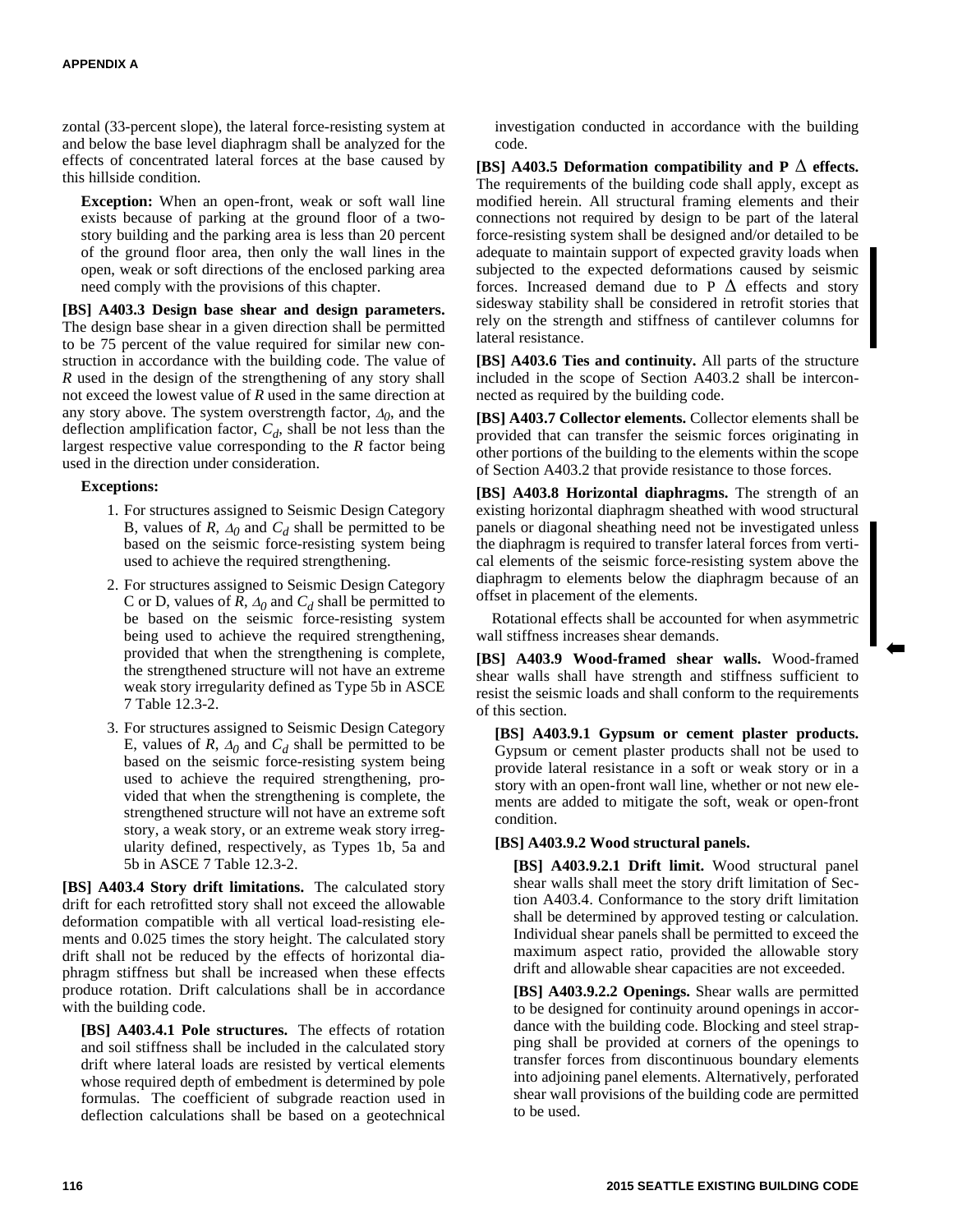#### **[BS] A403.9.3 Hold-down connectors.**

**[BS] A403.9.3.1 Expansion anchors in tension.** Expansion anchors that provide tension strength by friction resistance shall not be used to connect holddown devices to existing concrete or masonry elements.

**[BS] A403.9.3.2 Required depth of embedment.** The required depth of embedment or edge distance for the anchor used in the hold-down connector shall be provided in the concrete or masonry below any plain concrete slab unless satisfactory evidence is submitted to the *code official* that shows that the concrete slab and footings are of monolithic construction.

#### **SECTION A404 PRESCRIPTIVE MEASURES FOR WEAK STORY**

**[BS] A404.1 Limitation.** These prescriptive measures shall apply only to two-story buildings and only when deemed appropriate by the *code official*. These prescriptive measures rely on rotation of the second floor diaphragm to distribute the seismic load between the side and rear walls of the ground floor open area. In the absence of an existing floor diaphragm of wood structural panel or diagonal sheathing, a new wood structural panel diaphragm of minimum thickness of  $\frac{3}{4}$  inch (19.1 mm) and with 10d common nails at 6 inches (152 mm) on center shall be applied.

**[BS] A404.1.1 Additional conditions.** To qualify for these prescriptive measures, the following additional conditions need to be satisfied by the retrofitted structure:

- 1. Diaphragm aspect ratio *L/W* is less than 0.67, where *W* is the diaphragm dimension parallel to the soft, weak or open-front wall line and *L* is the distance in the orthogonal direction between that wall line and the rear wall of the ground floor open area.
- 2. Minimum length of side shear walls = 20 feet (6096 mm).
- 3. Minimum length of rear shear wall  $=$  three-fourths of the total rear wall length.
- 4. No plan or vertical irregularities other than a soft, weak or open-front wall line.
- 5. Roofing weight less than or equal to 5 pounds per square foot  $(240 \text{ N/m}^2)$ .
- 6. Aspect ratio of the full second floor diaphragm meets the requirements of the building code for new construction.

#### **[BS] A404.2 Minimum required retrofit.**

**[BS] A404.2.1 Anchor size and spacing.** The anchor size and spacing shall be a minimum of  $\frac{3}{4}$  inch (19.1 mm) in diameter at 32 inches (813 mm) on center. Where existing anchors are inadequate, supplemental or alternative approved connectors (such as new steel plates bolted to the side of the foundation and nailed to the sill) shall be used.

**[BS] A404.2.2 Connection to floor above.** Shear wall top plates shall be connected to blocking or rim joist at upper floor with a minimum of 18-gage galvanized steel angle clips  $4^{1}/_{2}$  inches (114 mm) long with 12-8d nails spaced

no farther than 16 inches (406 mm) on center, or by equivalent shear transfer methods.

**[BS] A404.2.3 Shear wall sheathing.** The shear wall sheathing shall be a minimum of  $15/32$  inch (11.9 mm) 5-Ply Structural I with 10d nails at 4 inches (102 mm) on center at edges and 12 inches (305 mm) on center at field; blocked all edges with 3 by 4 board or larger. Where existing sill plates are less than 3-by thick, place flat 2-by on top of sill between studs, with flat 18-gage galvanized steel clips  $4^{1}/_2$  inches (114 mm) long with 12-8d nails or  $3/8$ inch-diameter (9.5 mm) lags through blocking for shear transfer to sill plate. Stagger nailing from wall sheathing between existing sill and new blocking. Anchor new blocking to foundation as specified above.

**[BS] A404.2.4 Shear wall hold-downs.** Shear walls shall be provided with hold-down anchors at each end. Two hold-down anchors are required at intersecting corners. Hold-downs shall be approved connectors with a minimum  $\frac{5}{8}$ -inch-diameter (15.9 mm) threaded rod or other approved anchor with a minimum allowable load of 4,000 pounds (17.8 kN). Anchor embedment in concrete shall be not less than 5 inches (127 mm). Tie-rod systems shall be not less than  $\frac{5}{8}$  inch (15.9 mm) in diameter unless using high-strength cable. High-strength cable elongation shall not exceed  $5/8$  inch (15.9 mm) under a 4,000 pound (17.8 kN) axial load.

#### **SECTION A405 MATERIALS OF CONSTRUCTION**

**[BS] A405.1 New materials.** New materials shall meet the requirements of the *International Building Code*, except where allowed by this chapter.

**[BS] A405.2 Allowable foundation and lateral pressures.** The use of default values from the building code for continuous and isolated concrete spread footings shall be permitted. For soil that supports embedded vertical elements, Section A403.4.1 shall apply.

**[BS] A405.3 Existing materials.** The physical condition, strengths, and stiffnesses of existing building materials shall be taken into account in any analysis required by this chapter. The verification of existing materials conditions and their conformance to these requirements shall be made by physical observation, material testing or record drawings as determined by the registered design professional subject to the approval of the *code official*.

#### **[BS] A405.3.1 Wood-structural-panel shear walls.**

**[BS] A405.3.1.1 Existing nails.** When the required calculations rely on design values for common nails or surfaced dry lumber, their use in construction shall be verified by exposure.

**[BS] A405.3.1.2 Existing plywood**. When verification of the existing plywood is by use of record drawings alone, plywood shall be assumed to be of three plies.

**[BS] A405.3.2 Existing wood framing.** Wood framing is permitted to use the design stresses specified in the build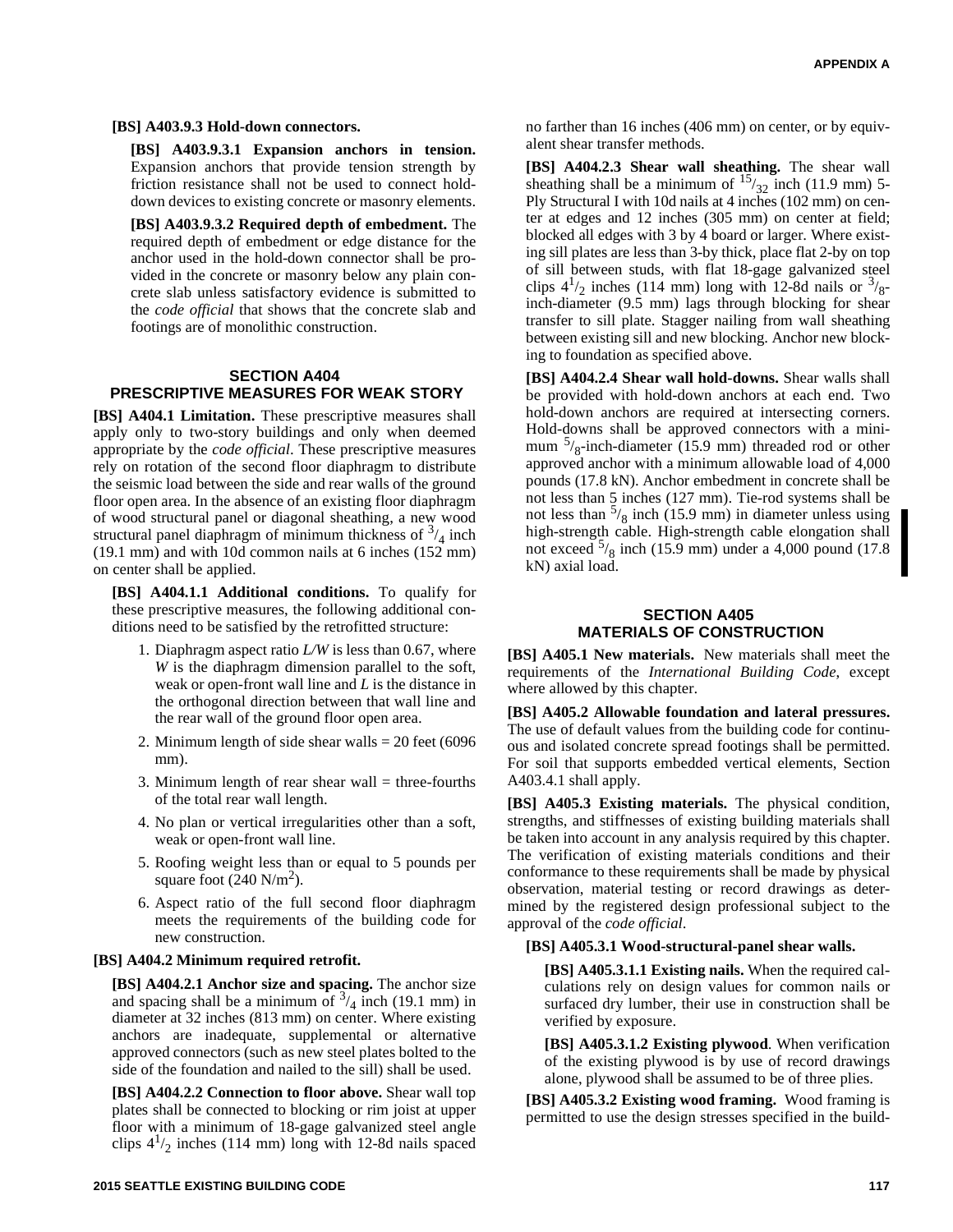ing code under which the building was constructed or other stress criteria approved by the *code official*.

**[BS] A405.3.3 Existing structural steel.** All existing structural steel shall be permitted to be assumed to comply with ASTM A 36. Existing pipe or tube columns shall be assumed to be of minimum wall thickness unless verified by testing or exposure.

**[BS] A405.3.4 Existing concrete.** All existing concrete footings shall be permitted to be assumed to be plain concrete with a compressive strength of 2,000 pounds per square inch (13.8 MPa). Existing concrete compressive strength taken greater than 2,000 pounds per square inch (13.8 MPa) shall be verified by testing, record drawings or department records.

**[BS] A405.3.5 Existing sill plate anchorage.** The analysis of existing cast-in-place anchors shall be permitted to assume proper anchor embedment for purposes of evaluating shear resistance to lateral loads.

#### **SECTION A406 INFORMATION REQUIRED TO BE ON THE PLANS**

**[BS] A406.1 General.** The plans shall show all information necessary for plan review and for construction and shall accurately reflect the results of the engineering investigation and design. The plans shall contain a note that states that this retrofit was designed in compliance with the criteria of this chapter.

**[BS] A406.2 Existing construction.** The plans shall show existing diaphragm and shear wall sheathing and framing materials; fastener type and spacing; diaphragm and shear wall connections; continuity ties; and collector elements. The plans shall also show the portion of the existing materials that needs verification during construction.

#### **[BS] A406.3 New construction.**

**[BS] A406.3.1 Foundation plan elements.** The foundation plan shall include the size, type, location and spacing of all anchor bolts with the required depth of embedment, edge and end distance; the location and size of all shear walls and all columns for braced frames or moment frames; referenced details for the connection of shear walls, braced frames or moment-resisting frames to their footing; and referenced sections for any grade beams and footings.

**[BS] A406.3.2 Framing plan elements.** The framing plan shall include the length, location and material of shear walls; the location and material of frames; references on details for the column-to-beam connectors, beam-to-wall connections and shear transfers at floor and roof diaphragms; and the required nailing and length for wall top plate splices.

**[BS] A406.3.3 Shear wall schedule, notes and details.** Shear walls shall have a referenced schedule on the plans that includes the correct shear wall capacity in pounds per foot (N/m); the required fastener type, length, gage and head size; and a complete specification for the sheathing material and its thickness. The schedule shall also show

the required location of 3-inch (76 mm) nominal or two 2 inch (51 mm) nominal edge members; the spacing of shear transfer elements such as framing anchors or added sill plate nails; the required hold-down with its bolt, screw or nail sizes; and the dimensions, lumber grade and species of the attached framing member.

Notes shall show required edge distance for fasteners on structural wood panels and framing members; required flush nailing at the plywood surface; limits of mechanical penetrations; and the sill plate material assumed in the design. The limits of mechanical penetrations shall also be detailed showing the maximum notching and drilled hole sizes.

**[BS] A406.3.4 General notes.** General notes shall show the requirements for material testing, special inspection and structural observation.

#### **SECTION A407 QUALITY CONTROL**

**[BS] A407.1 Structural observation, testing and inspection.** Structural observation, in accordance with Section 1709 of the *International Building Code*, shall be required for all structures in which seismic retrofit is being performed in accordance with this chapter. Structural observation shall include visual observation of work for conformance to the approved construction documents and confirmation of existing conditions assumed during design.

Structural testing and inspection for new construction materials shall be in accordance with the building code, except as modified by this chapter.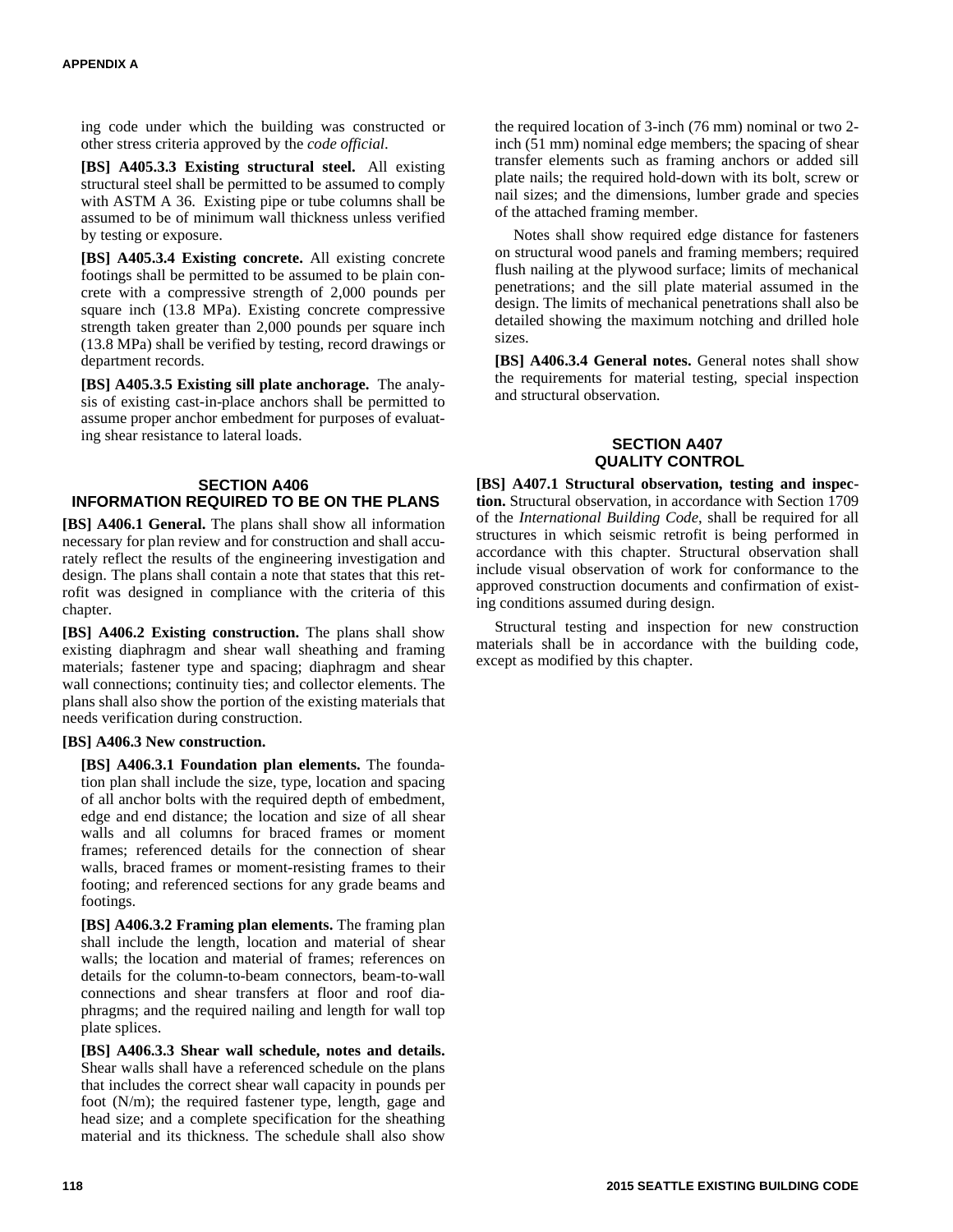## **CHAPTER A5**

## **EARTHQUAKE HAZARD REDUCTION IN EXISTING CONCRETE BUILDINGS**

Appendix A5 is not adopted by The City of Seattle.